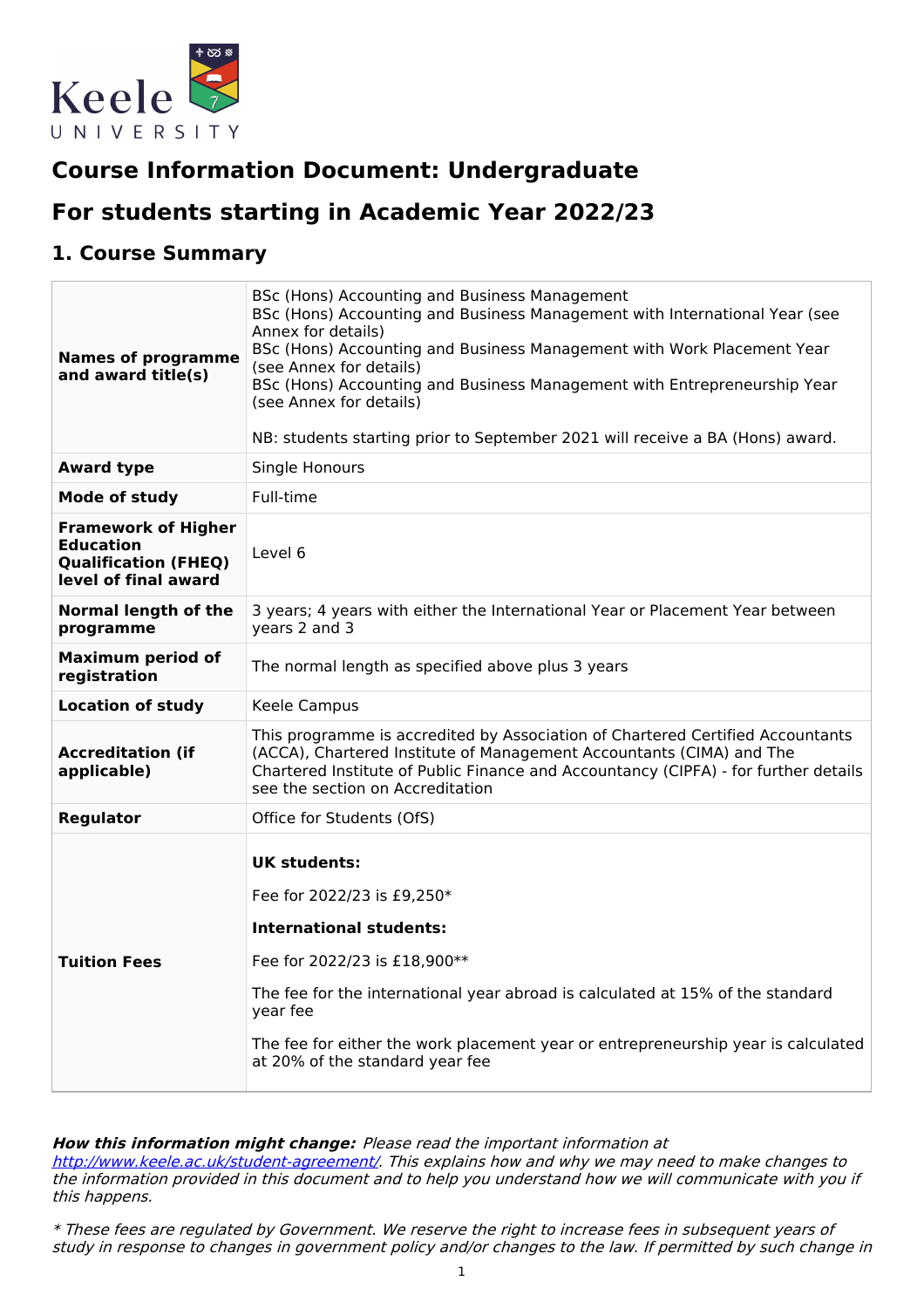policy or law, we may increase your fees by an inflationary amount or such other measure as required by government policy or the law. Please refer to the accompanying Student Terms & Conditions. Further information on fees can be found at <http://www.keele.ac.uk/studentfunding/tuitionfees/>

\*\* We reserve the right to increase fees in subsequent years of study by an inflationary amount. Please refer to the accompanying Student Terms & Conditions for full details. Further information on fees can be found at <http://www.keele.ac.uk/studentfunding/tuitionfees/>

## **2. What is a Single Honours programme?**

The Single Honours programme described in this document allows you to focus more or less exclusively on this subject. In keeping with Keele's commitment to breadth in the curriculum, the programme also gives you the opportunity to take some modules in other disciplines and in modern foreign languages as part of a 360 credit Honours degree. Thus it enables you to gain, and be able to demonstrate, a distinctive range of graduate attributes.

## **3. Overview of the Programme**

The Accounting and Business Management Programme is a Single Honours Degree that enables students to specialise in accountancy within the broader context of studying business management. Whilst Accounting and Business Management are strongly vocational subjects, they draw upon principles from a range of the social sciences, including economics, law, marketing and human resource management; as well as subjects such as mathematics and computing. The degree will enable students to develop their knowledge and understanding across these disciplines. Accounting and Business Management provide essential knowledge for the understanding of business behaviour, accounting and management strategy and corporate performance across different forms of organisation. The programme is designed to provide a broad undergraduate education but will be especially useful for students seeking a rewarding career in accountancy or management.

The Accounting and Business Management Single Honours Programme is taught by academics across disciplines within the Keele Business School. The strength of the course at Keele University is that it offers students the opportunity to gain a firm grounding in accountancy and management, whilst allowing them to tailor their studies to their individual requirements through a series of options offered within the School. As well as developing subject specific skills, this programme will equip students with a wide range of transferable skills enabling them to undertake research, work independently or in a group, manage their time efficiently, interpret and evaluate information and develop their communication and writing skills. All these skills are highly valued by prospective employers. The programme provides a broad-based education that will prepare students for a wide range of careers or for progression to higher degrees in business related disciplines. The programme is academically rigorous, and delivered in a supportive but challenging learning environment that provides sound foundations that enable students to acquire a range of skills that are highly relevant for either subsequent careers or further study.

### **Accounting in more detail**

Accounting is a satisfyingly progressive area of study, starting with the core principles of financial and management accounting, the logical and methodical preparation of financial statements, building upon these to intermediate and advanced levels to be in a position to provide advice and opinion in critical decision making. The study and research of specialist topics such as law, taxation, audit and the contemporary area of governance and social responsibility provides breadth and a real world / live link between study and the business world.

#### **Business Management in more detail**

Management is an established subject in the Social Sciences providing students with an opportunity to develop a scientifically informed overview of the management of a range of different types of organisation including conventional and alternative business forms. The subject draws on a range of disciplinary interests, in their application to business contexts including sociology, law, history, politics and psychology. A feature of the programme is the encouragement for students to think critically about what they learn, challenge received wisdom, and to think for themselves about the validity of the theories to which they are exposed and to seek evidence to support or refute them

### **The four year options: Work Placement, Entrepreneurship and International Year**

The four-year Placement option provides students with the opportunity to undertake a year-long professionally focused placement (minimum 30 weeks full-time (1,050 hours) or equivalent) between Levels 5 and 6 of their degree programme in a sector relevant to their degree. Students will gain substantial experience of a professional working environment relevant to their future career aspirations allowing for familiarisation of professional practice, enhanced skill development, and reflection upon programme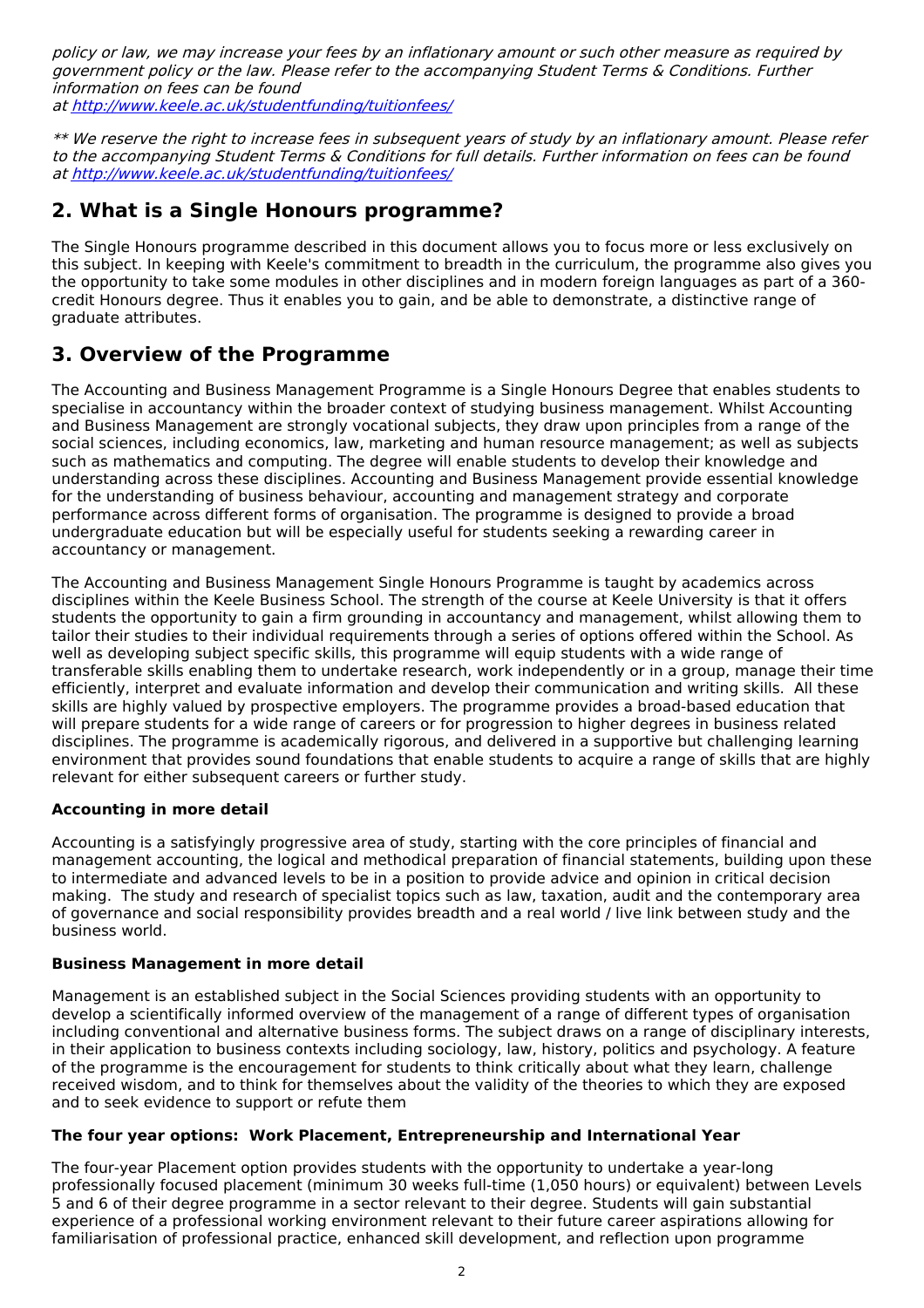content.

The four-year entrepreneurship option provides students with the enhanced opportunity to undertake a yearlong placement within Keele's Innovation Hub, working on developing their own business idea (minimum 30 weeks full-time (1,050 hours) or equivalent) between the 2nd and 3rd year of their degree programme.

The four-year International study option provides students with the opportunity to undertake a year-long study abroad programme taught in English at an international university between Levels 5 and 6 of their degree programme in a subject relevant to their degree. Students will gain substantial experience of study in a different culture to their own and additionally benefit from the opportunity to develop their knowledge and networks in specialist areas of Accounting and Management relevant to both international and home settings.

## **4. Aims of the programme**

The broad aims of the programme are to enable you to:

- Acquire knowledge and understanding of the design, operation and validation of accounting and financial systems and how they are affected by individuals, organisations, markets and society.
- Understand, evaluate and critically reflect on a range of concepts, theories and techniques relevant to contemporary developments in management and accounting.
- Develop an understanding of professional practice in the areas of accountancy and business management.
- **Become familiar with the features of organisations and evaluate how they respond to external** developments.
- Acquire a critical understanding of the role and impact of organisation's activities in society, including the responsibilities and challenges that can arise in a variety of sectors.
- Develop the capability to investigate and learn independently in social science disciplines, to gather relevant information and to evaluate, question and creatively synthesise this information in critical analysis.
- Acquire a range of relevant key skills (such as communication, working with others, self-improvement and problem solving) in preparation for employment or further study.
- Develop familiarity with suitable scholarship techniques, the methods of social scientific research and the limitations of different methodologies.
- Acquire knowledge of the main quantitative methods of research in accounting and the ability to use professional software tools for the analysis of real business data.

## **5. What you will learn**

The intended learning outcomes of the programme (what students should know, understand and be able to do at the end of the programme), can be described under the following headings:

- Subject knowledge and understanding
- Subject specific skills
- Key or transferable skills (including employability skills)

### **Subject knowledge and understanding**

Successful students will be able to demonstrate knowledge and understanding of:

- Key accounting and finance concepts, theoretical foundations and their practical applications within a business and social context.
- Organisations, the changing environment in which they operate and how they are managed.
- The activity and impacts of managers and the people they employ, their operations, business policy, ethics and strategies.
- Issues familiar to social science that affect or influence the business environment such as globalisation, diversity, ethical or responsible business practice and technological change.
- A variety of theory-based and model-based analytical methods in accounting.

### **Subject specific skills**

Successful students will be able to:

- Utilise a range of tools to prepare, analyse and interpret relevant accounting data.
- Read and interpret financial information.
- Utilise a range of tools, including verbal, graphical, and mathematical representation of ideas in accounting, and the capability to manipulate and interpret relevant accounting data.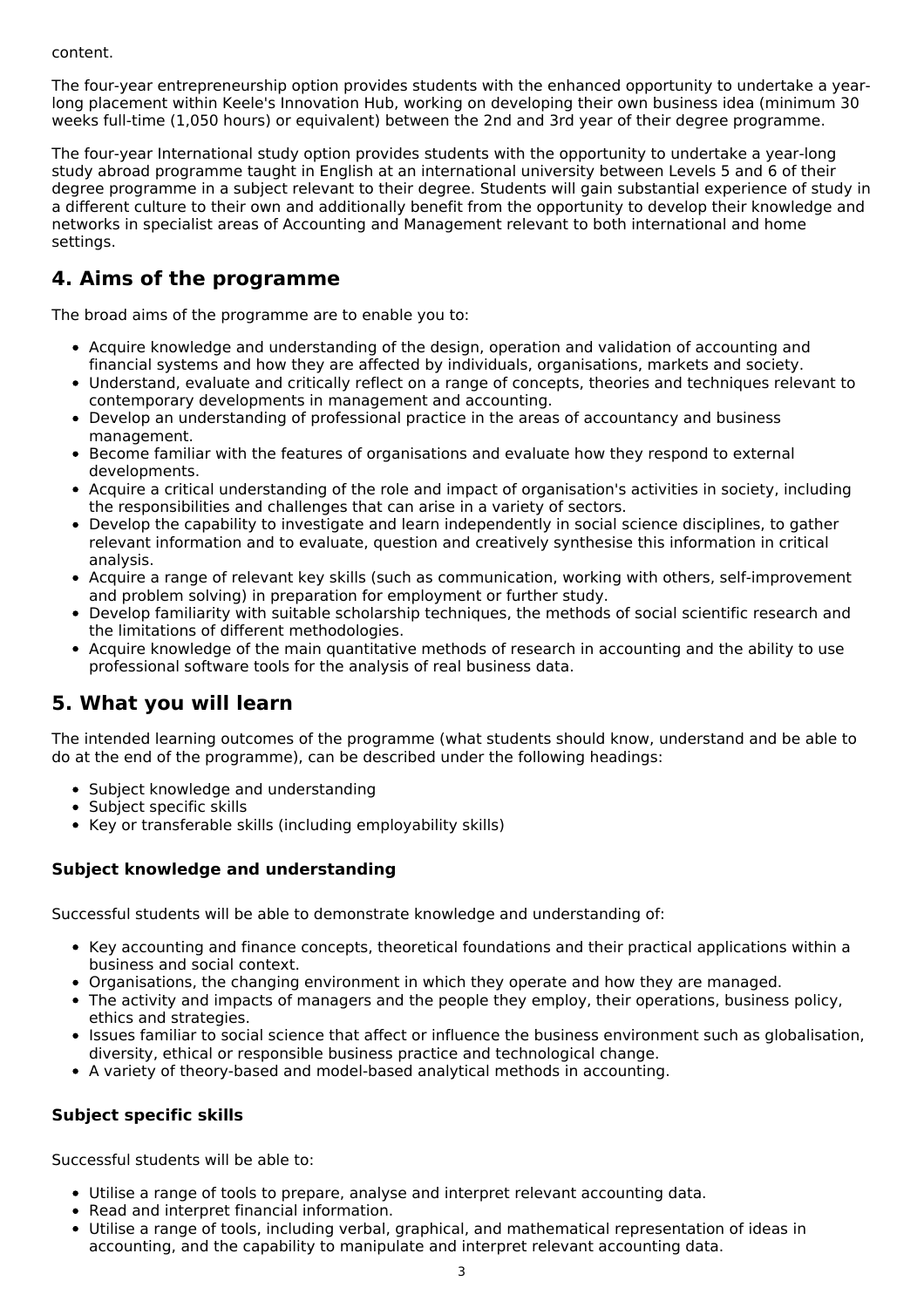- Conduct critical analysis of accounting methods and procedures.
- Utilise a variety of theories to analyse developments in the management of organisations.
- Utilise a variety of methods of communicating ideas in management including graphical, poster-based, and essay exposition.
- Apply logical reasoning based on knowledge of management and accounting to a variety of theoretical and applied topics and problems.
- Organise, present and analyse data using a methodology appropriate to social research.
- Frame a research problem, deciding upon the quality and limitations of a given approach.
- Make non-trivial and independent use of professional software tools.

### **Key or transferable skills (including employability skills)**

Successful students will be able to:

- Communicate using a variety of medium to a range of audiences.
- Work effectively both as an individual and as part of a group or a team, recognising and respecting the viewpoints of others and developing understanding and awareness of leadership styles and their impacts upon projects.
- Work with numerical data from a wide range of sources.
- Work effectively with information technology, literature searches and library resources.
- Demonstrate effective skills in problem-solving.
- Demonstrate and sustain effective approaches to learning and study, including time management, flexibility, creativity, intellectual integrity and professional management skills.

### **Keele Graduate attributes**

Engagement with this programme will enable you to develop your intellectual, personal and professional capabilities. At Keele, we call these our ten Graduate Attributes and they include independent thinking, synthesizing information, creative problem solving, communicating clearly, and appreciating the social, environmental and global implications of your studies and activities. Our educational programme and learning environment is designed to help you to become a well-rounded graduate who is capable of making a positive and valued contribution in a complex and rapidly changing world, whichever spheres of life you engage in after your studies are completed.

Further information about the Keele Graduate Attributes can be found here: <http://www.keele.ac.uk/journey/>

## **6. How is the programme taught?**

Learning and teaching methods used on the programme vary according to the subject matter and level of the module. They include the following:

- **Traditional lectures** accompanied by suggested reading for independent study, intended to provide a core framework of subject knowledge on which a systematic understanding of major principles can be built. Some lecture classes may feature activities such as mock auctions, quizzes that involve voting, or other interactive activities
- **Tutor-led seminars** where students contribute to or lead a discussion on key topics or make a presentation on a specific point so as to develop critical thinking and permit the reflective individual expression of that core understanding
- **Problem-based tutorials** (often based on scenarios rooted in the real world) in which students are expected to offer answers or solutions to previously provided problems but which also offer opportunity for students to direct specific questions to tutors and develop better understanding of the issues in question. These tutorials enable students to acquire and refine key accounting skills
- **Practical, computer laboratory based classes** where students acquire the hands-on skills associated with describing, analysing and interpreting business data
- **Directed independent study** where students are referred to specific materials or asked to research and find information independently, which may extend to undertaking an independent research project under the supervision of an experienced tutor. Other opportunities for directed independent study are available in our computer laboratories which are equipped with Bloomberg information terminals and Sage accounting software, allowing students to interact with real world data and situations.
- **Students may undertake Web-based self-study** exercises using the University's virtual learning environment (KLE). The KLE gives students easy access to a wide range of resources and research tools and permits the use of online discussion, quizzes and 'blogs' in teaching and learning whilst permitting students to develop improved IT knowledge
- In addition, students who complete the placement programme will conduct a **skills audit** in relation to their 'fit' to sector skill demands, whilst critically evaluating their learning from the placement context

Apart from these formal activities, students are also provided with regular opportunities to talk through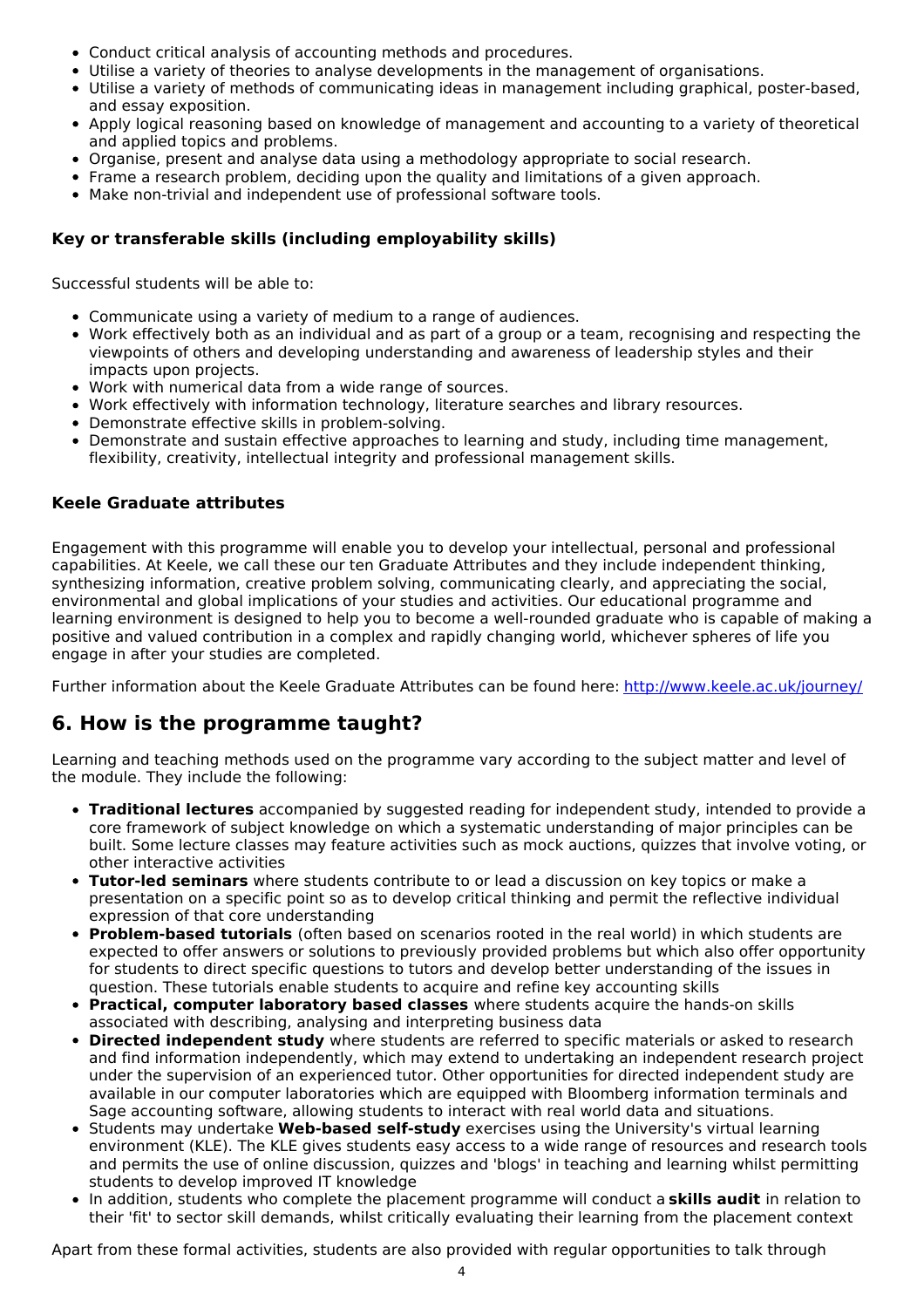particular areas of difficulty, and any special learning needs they may have, with their Personal Tutors or module lecturers on a one-to-one basis.

## **7. Teaching Staff**

Teaching staff comprise of professors, senior lecturers, lecturers, senior teaching fellows and teaching fellows. All team members maintain a strong commitment to excellence and innovation in teaching and scholarly work. Many staff are active in research, presenting and publishing academic papers at national and international conferences, achieving publication in internationally ranked journals, this ensures that teaching is informed by research and continually updated. Practitioners are also represented within the teaching team with professionally qualified accountants and business leaders sharing their knowledge and experience with students.

The University will attempt to minimise changes to our core teaching teams, however, delivery of the programme depends on having a sufficient number of staff with the relevant expertise to ensure that the programme is taught to the appropriate academic standard.

Staff turnover, for example where key members of staff leave, fall ill or go on research leave, may result in changes to the programme's content. The University will endeavour to ensure that any impact on students is limited if such changes occur.

## **8. What is the structure of the Programme?**

The academic year runs from September to June and is divided into two semesters. The number of weeks of teaching will vary from course to course, but you can generally expect to attend scheduled teaching sessions between the end of September and mid-December, and from mid-January to the end of April. Our degree courses are organised into modules. Each module is usually a self-contained unit of study and each is usually assessed separately with the award of credits on the basis of 1 credit = 10 hours of student effort. An outline of the structure of the programme is provided in the tables below.

There are three types of module delivered as part of your programme. They are:

- Compulsory modules a module that you are required to study on this course;
- Optional modules these allow you some limited choice of what to study from a list of modules;
- Elective modules (Global Challenge Pathways at Level 4) a choice of modules from different subject areas within the University that count towards the overall credit requirement but not the number of subject-related credits.

A summary of the credit requirements per year is as follows, with a minimum of 90 subject credits (compulsory plus optional) required for each year.

For further information on the content of modules currently offered, including the list of elective modules, please visit: <https://www.keele.ac.uk/recordsandexams/modulecatalogue/>

| Year    | <b>Compulsory</b> | <b>Optional</b> |     | <b>Electives</b> |     |
|---------|-------------------|-----------------|-----|------------------|-----|
|         |                   | Min             | Max | Min              | Max |
| Level 4 | 60                | 45              | 60  | 0                | 15  |
| Level 5 | 60                | 30              | 60  | 0                | 30  |
| Level 6 | 90                | 0               | 30  | 0                | 30  |

### **Module Lists**

**Level 4**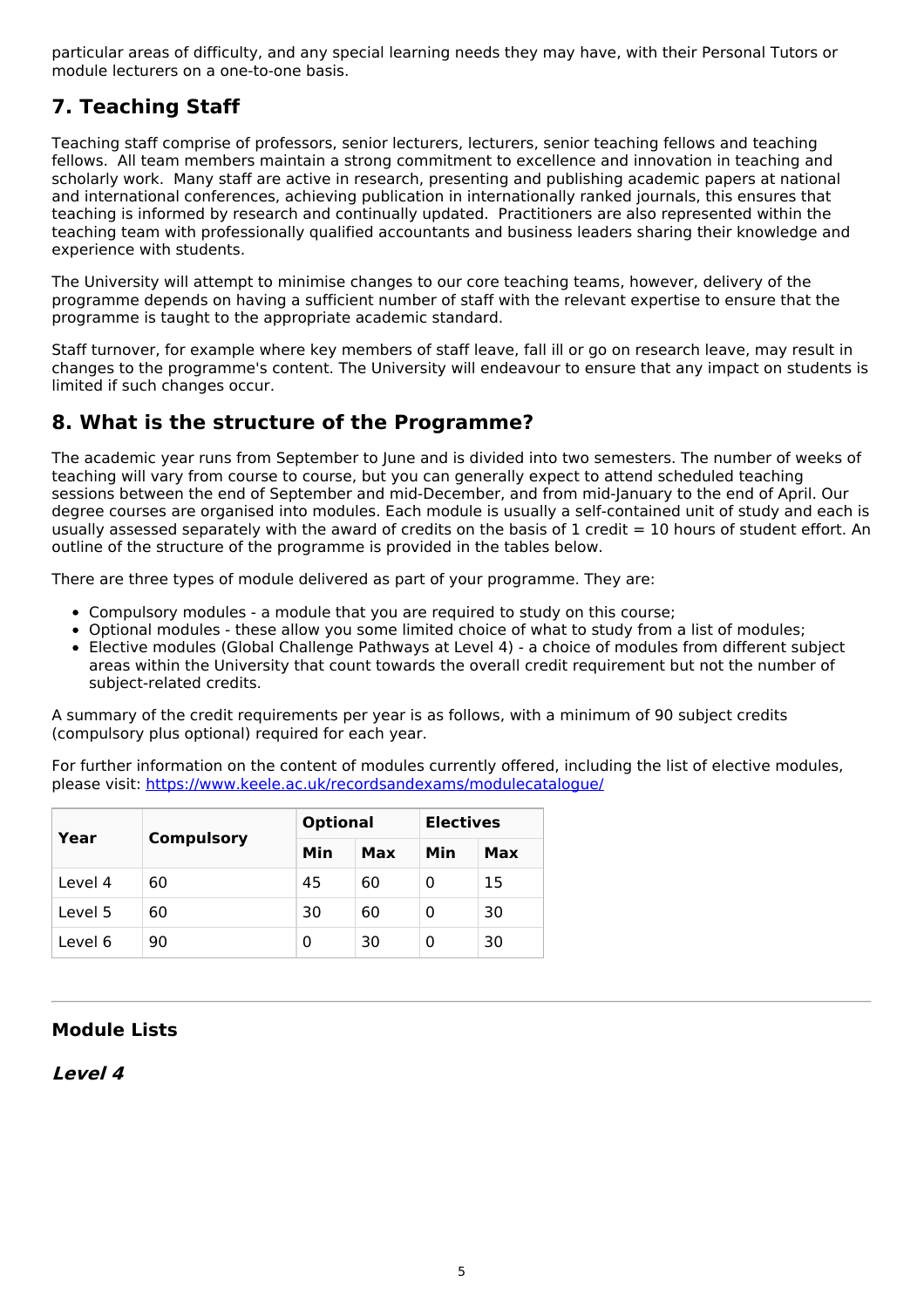| <b>Compulsory modules</b>    | <b>Module Code</b> | <b>Credits</b> | <b>Period</b> |
|------------------------------|--------------------|----------------|---------------|
| Quantitative Methods I       | ECO-10026          | 15             | Semester 1    |
| <b>Accounting Principles</b> | MAN-10015          | 15             | Semester 1    |
| Management in Context        | MAN-10018          | 15             | Semester 1    |
| <b>Financial Accounting</b>  | MAN-10024          | 15             | Semester 2    |

| <b>Optional modules</b>                                  | <b>Module Code</b> | <b>Credits</b> | <b>Period</b> |
|----------------------------------------------------------|--------------------|----------------|---------------|
| <b>Introductory Microeconomics</b>                       | ECO-10028          | 15             | Semester 1    |
| Academic English for Business Students<br>(Part 1)       | ENL-90003          | 15             | Semester 1    |
| <b>Business Law</b>                                      | LAW-10027          | 15             | Semester 1    |
| <b>Marketing Principles</b>                              | MAN-10019          | 15             | Semester 1    |
| The British and Global Economy                           | ECO-10025          | 15             | Semester 2    |
| Quantitative Methods II                                  | ECO-10027          | 15             | Semester 2    |
| <b>Introductory Macroeconomics</b>                       | ECO-10029          | 15             | Semester 2    |
| <b>Foundations of Human Resource</b><br>Management       | HRM-10007          | 15             | Semester 2    |
| Introduction to International Business                   | MAN-10023          | 15             | Semester 2    |
| <b>Multinational Enterprise Business</b><br>Perspectives | MAN-10026          | 15             | Semester 2    |
| Managing in a changing society                           | MAN-10030          | 15             | Semester 2    |

### **Level 4 Module Rules**

- 1. ECO-10026: For students without A Level Maths, wishing to take Quantitative Methods 2 (ECO-10027), you will need to take this module
- 2. ENL-90003: Open only to non-native speakers of English and successful completion of ENL-10031 (EAP 1) with a score of over 60%, or ENL-90006 (EAP 2), or equivalent or by recommendation of the Language Centre. Cannot be taken with other English Language module (ENL- module) in the same academic year
- 3. MAN-10024: Prerequisite Accounting Principles (MAN-10015) AND required for those wishing to take Cost and Management Accounting (MAN-20049) and Intermediate Financial Accounting (MAN-20051).
- 4. ECO-10027: Prerequisite of either A Level Maths (or equivalent) or Quantitative Methods 1 (ECO-10026) AND required for those wishing to take Statistics with Bloomberg (ECO-20049) and/or Introduction to Econometrics (ECO-20042)
- 5. MAN-10026: Multinational Enterprise Business Perspectives (MAN-10026) recommended for those wishing to take a Placement Year

Optional module selection:

- choose one Semester 1 optional module
- in Semester 2 choose one of HRM-10007, MAN-10023, MAN-10026, MAN-10030 or ECO-10029
- also in Semester 2 choose one of ECO-10027 or ECO-10025

The following modules count towards accreditation: MAN-10015, MAN-10024, ECO-10028, LAW-10027, ECO-10029, ECO-10026 and ECO-10027. \* This is subject to change.

### **Additional optional modules: Languages and English for Academic Purposes**

Students on this programme will also be able to study language modules offered by the Language Centre, either as part of a Global Challenge Pathway or as optional modules, and may be able to achieve an enhanced degree title with the designation 'With (advanced) Competency in [language]', depending on the level of language attainment they achieve at Keele. For full details of how language modules can be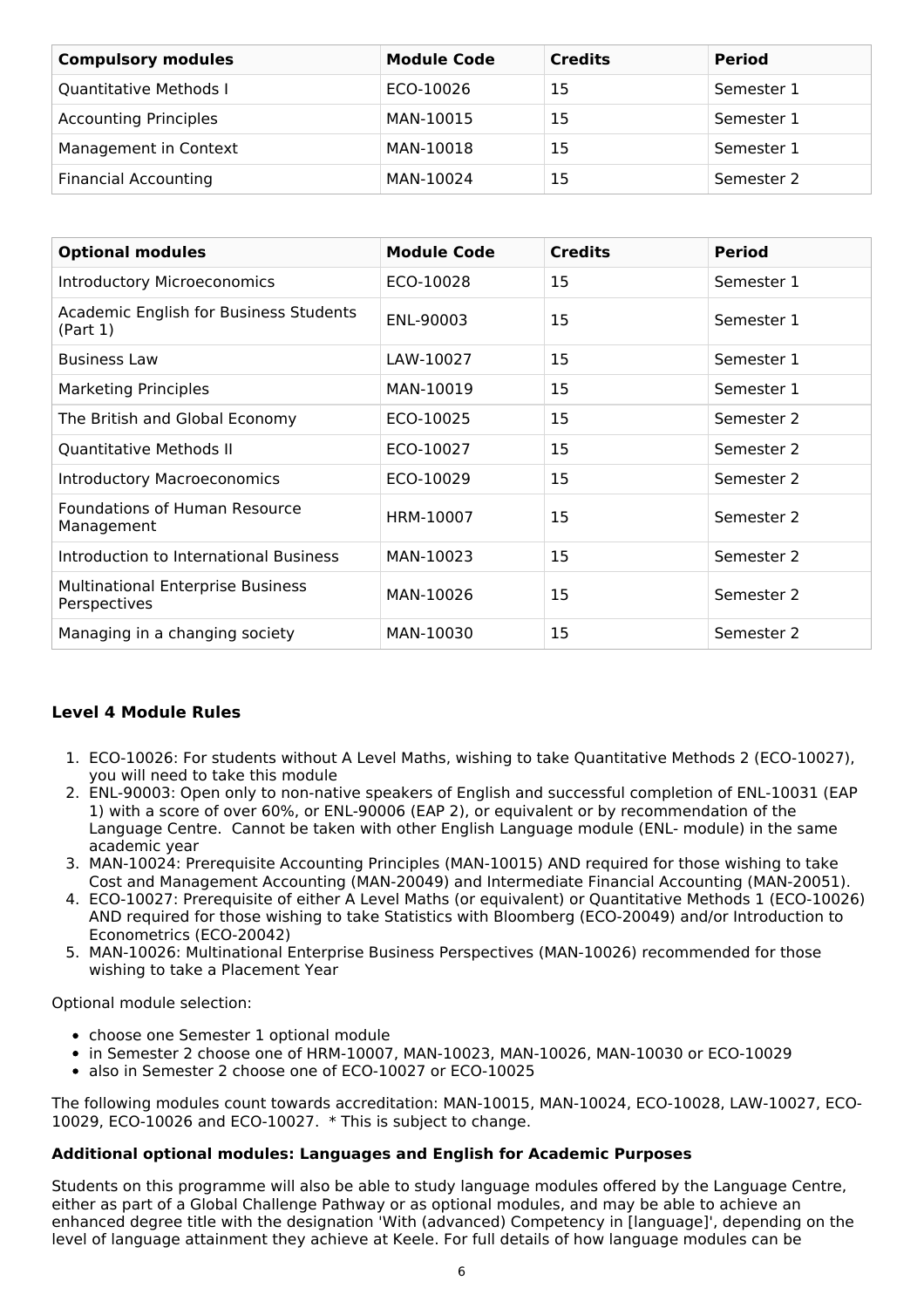#### accommodated within your programme of study, click <https://www.keele.ac.uk/study/languagecentre/modernlanguages/enhanceddegreetitles/>

Students who are required to take an English for Academic Purposes (EAP) module as a result of their language competency test result will be required to pick this as their first option choice. NB: students can take an EAP module only with the approval of the English Language Programme Director and are not able to take any other Language module in the same academic year.

### **Global Challenge Pathways (GCPs) - Level 4 (year 1) students only**

Students at Level 4 in 2022/23 have the option of taking a Global Challenge Pathway, which includes one 15 credit module in each year of the degree. Global Challenge Pathways offer students the chance to fulfil an exciting, engaging route of interdisciplinary study. Choosing a pathway, students will be presented with a global issue or 'challenge' which directly relates to societal issues, needs and debates. They will be invited to take part in academic and external facing projects which address these issues, within an interdisciplinary community of students and staff. Students completing a Global Challenge Pathway will receive recognition on their degree certificate.

| <b>Digital</b><br><b>Futures</b>                    | The Digital Futures pathway offers you the opportunity to become an active contributor to<br>current debates, cutting-edge research, and projects with external partners, addressing<br>both the exciting potential and the challenges of disruptive digital transformation across<br>all spheres of life.<br>Part of a diverse and interdisciplinary pathway community, you will engage in exciting,<br>impactful collaborative project work in innovative formats. Engaged in real-world<br>scenarios, you will use digital technology and creativity to promote inclusive, empowering,<br>and sustainable change at local and global levels.<br>Module: A digital life: challenges and opportunities (GCP-10005)                                                               |
|-----------------------------------------------------|-----------------------------------------------------------------------------------------------------------------------------------------------------------------------------------------------------------------------------------------------------------------------------------------------------------------------------------------------------------------------------------------------------------------------------------------------------------------------------------------------------------------------------------------------------------------------------------------------------------------------------------------------------------------------------------------------------------------------------------------------------------------------------------|
| <b>Climate</b><br>Change &<br><b>Sustainability</b> | Through the Climate Change & Sustainability pathway you will develop the skills,<br>understanding and drive to become agents of change to tackle climate change and wider<br>sustainability challenges.<br>You will work with international partners to explore climate change and sustainability in<br>different international contexts; lead your own projects to drive real change in your<br>communities; and be part of educating others to help achieve a more sustainable future.<br>Module: Climate Change & Sustainable Futures: Global Perspectives (GCP-<br>10009)                                                                                                                                                                                                     |
| <b>Social Justice</b>                               | Students on this pathway will embark on a reflective journey drawing upon decolonising,<br>feminist, and ethical perspectives on social justice, forging transformative outputs as<br>agents of change.<br>You will enter a dialogue with local, national, and international partners from Universities,<br>NGOs, International Human Rights Committees. You will engage with key societal<br>challenges, for example Covid 19 as a social crisis with impact on gender and racial<br>identities. The pathway will allow you to monitor and critically evaluate policies and<br>human rights treaties, and produce and disseminate digitally fluent, international and<br>sustainable project findings.<br>Module: Reflections on Social Injustices, Past and Present (GCP-10003) |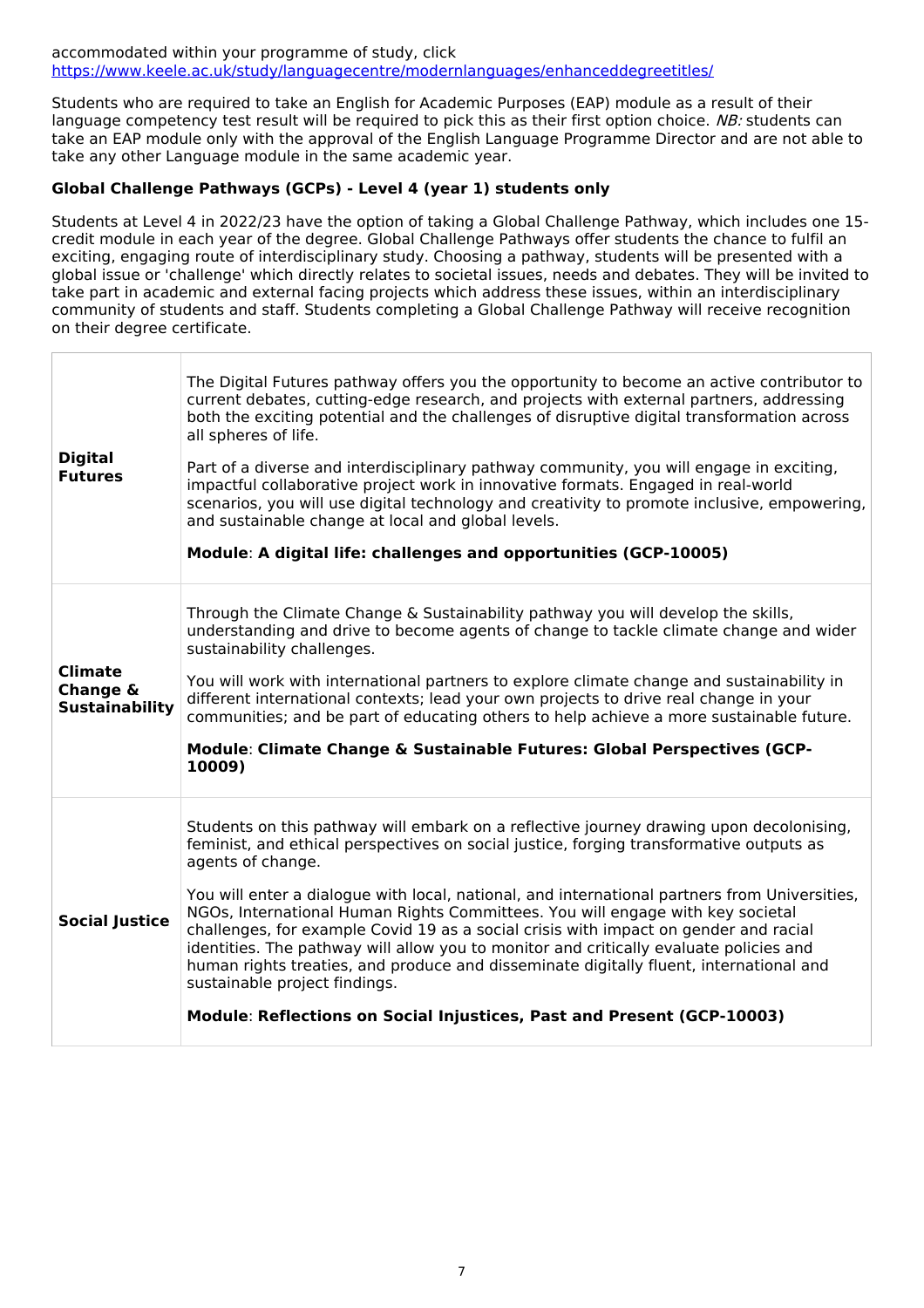| <b>Enterprise &amp;</b><br>the Future of<br>Work        | If we are to achieve the promise of Sustainable Development Goals, solve the climate<br>crisis and take advantage of the changes that the digital revolution provide, we need to<br>understand the power of enterprise and prepare for future contexts of work, creativity and<br>disruption.<br>Supporting you to be part of future-facing solutions, this pathway will give you the ability<br>to make judgements on the utilisation of resources, labour and capital. It will support you<br>in developing creative, original thinking, allowing you to collaborate on projects that<br>persuade and effect change, setting you up to thrive in future environments of work and<br>innovation.<br>Module: Enterprise and the Future of Work 1 (GCP-10007)                                                                                                                                                                                                                                                                                                                                                   |
|---------------------------------------------------------|----------------------------------------------------------------------------------------------------------------------------------------------------------------------------------------------------------------------------------------------------------------------------------------------------------------------------------------------------------------------------------------------------------------------------------------------------------------------------------------------------------------------------------------------------------------------------------------------------------------------------------------------------------------------------------------------------------------------------------------------------------------------------------------------------------------------------------------------------------------------------------------------------------------------------------------------------------------------------------------------------------------------------------------------------------------------------------------------------------------|
| <b>Global Health</b><br><b>Challenges</b>               | By taking the global health challenge pathway you will develop solutions to improve the<br>health and quality of life for particular people and communities, engaging with these<br>groups to co-design interventions.<br>This pathway will provide you with skills that go beyond a focus on health and will allow<br>you to develop your ability to work in a team and lead change in society. The knowledge,<br>skills and work experience will complement your core degree and enhance your career<br>opportunities and graduate aspirations.<br>Module: Key concepts and challenges in global health (GCP-10001)                                                                                                                                                                                                                                                                                                                                                                                                                                                                                          |
| Languages &<br><b>Intercultural</b><br><b>Awareness</b> | By choosing modules from this pathway, will develop a practical knowledge of a specific<br>language, allowing you to graduate with an enhanced degree title, or develop skills to<br>teach English as a Foreign Language. You will meet and communicate with speakers<br>different linguistic and cultural communities, ranging from students at partner universities<br>in Japan and China, to refugees in Hanley, and develop an understanding of how<br>languages and cultures interact.<br>This pathway explores the power of language as a force both for breaking down and<br>building cultural and political barriers - words can be weapons as well as bridges. You will<br>examine how language is used, examine linguistic choices and how these impact on<br>intercultural understanding. Throughout the pathway we also examine the practice of<br>communication across cultural contexts, exploring cultural differences such as the<br>language of ethnicity and gender.<br>Modules: you will be able to select from either a Modern Language of your<br>choice OR Certificate in TESOL Level 1. |

## **Level 5**

| <b>Compulsory modules</b>         | <b>Module Code</b> | <b>Credits</b> | <b>Period</b> |
|-----------------------------------|--------------------|----------------|---------------|
| Cost and Management Accounting    | MAN-20049          | 15             | Semester 1    |
| Organisational Behaviour          | MAN-20055          | 15             | Semester 1    |
| Intermediate Financial Accounting | MAN-20051          | 15             | Semester 2    |
| Operations and Quality Management | MAN-20053          | 15             | Semester 2    |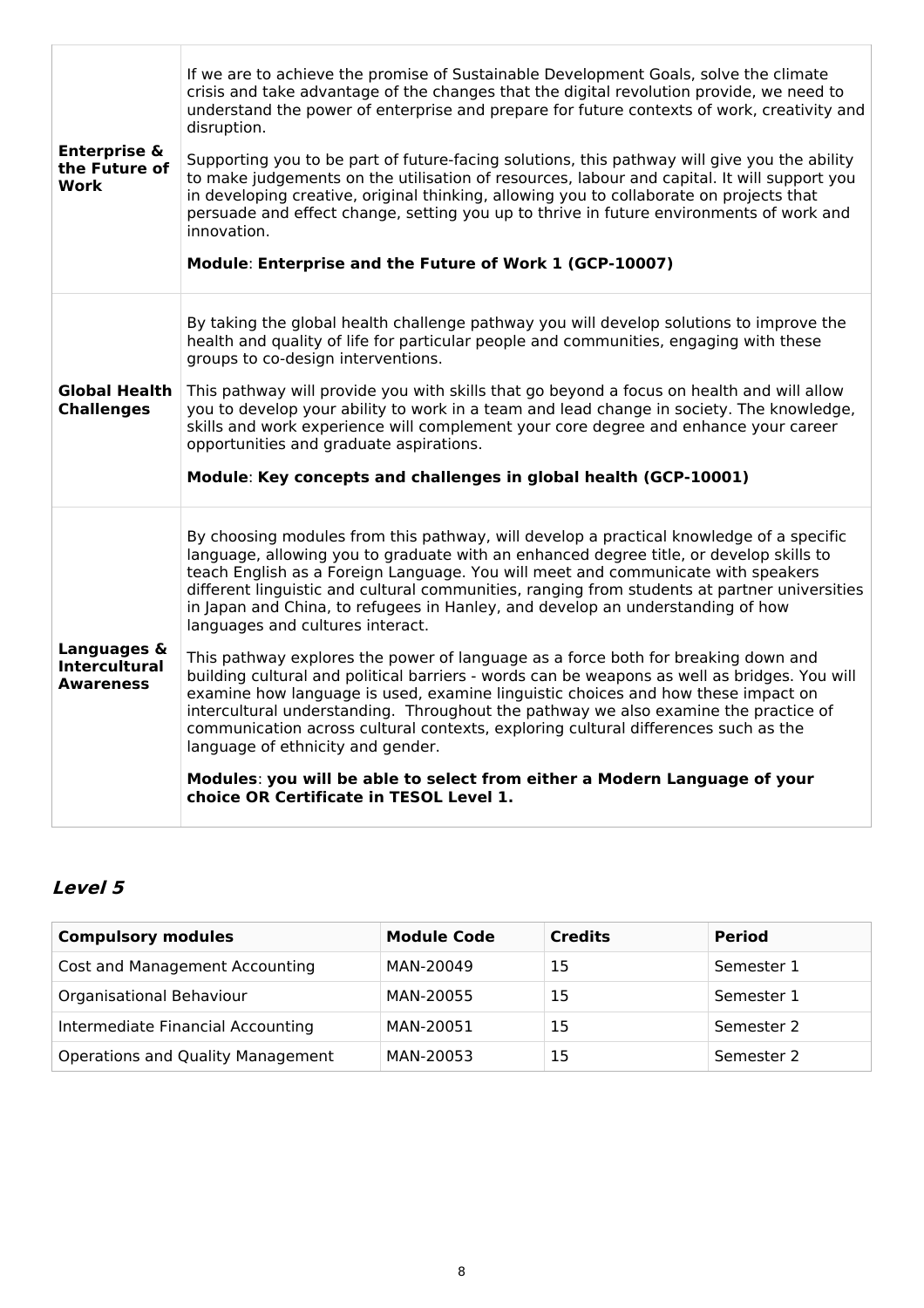| <b>Optional modules</b>                                   | <b>Module Code</b> | <b>Credits</b> | <b>Period</b> |
|-----------------------------------------------------------|--------------------|----------------|---------------|
| Statistics with Bloomberg                                 | ECO-20049          | 15             | Semester 1    |
| <b>Academic English for Business Students</b><br>(Part 1) | ENL-90003          | 15             | Semester 1    |
| Academic English for Business Students (<br>2)            | ENL-90004          | 15             | Semester 1    |
| Taxation                                                  | MAN-20054          | 15             | Semester 1    |
| Professional development                                  | MAN-20090          | 15             | Semester 1    |
| Introduction to Econometrics                              | ECO-20042          | 15             | Semester 2    |
| Corporate Governance and Social<br>Responsibility         | MAN-20082          | 15             | Semester 2    |
| International Supply Chain Management                     | MAN-20083          | 15             | Semester 2    |
| Social Enterprise and Alternative<br>Organising           | MAN-20093          | 15             | Semester 2    |
| <b>Researching Business Management</b>                    | MAN-20096          | 15             | Semester 2    |

#### **Level 5 Module Rules**

- 1. MAN-20049: Prerequisite Accounting Principles (MAN-10015) and Financial Accounting (MAN-10024)
- 2. MAN-20090: Recommended for those wishing to take a Placement Year
- 3. ECO-20049: Prerequisite Quantitative Methods 2 (ECO-10027) AND required for those wishing to take Introduction to Econometrics (ECO-20042)
- 4. ENL-90003: Open only to non-native speakers of English and successful completion of ENL-10031 (EAP 1) with a score of over 60%, or ENL-90006 (EAP 2), or equivalent or by recommendation of the Language Centre. Cannot be taken with other English Language module (ENL- module) in the same academic year.
- 5. ENL-90004: Open only to non-native speakers of English after successful completion of Academic English for Business 1 (AEB1) with a score of under 60% or equivalent. Cannot be taken with other English Language module (ENL- module) in the same academic year
- 6. MAN-20093: Prerequisite Management in Context (MAN-10018)
- 7. ECO-20042: Prerequisite Statistics with Quantitative Methods 2 (ECO-10027) AND Statistics with Bloomberg (ECO-20049)

Optional module selection:

- in Semester 1 choose one of MAN-20090, ECO-20049 or MAN-20054
- choose one Semester 2 optional module

The following modules count towards accreditation: MAN-20049, MAN-20051, MAN-20054, and MAN-20082. \* this is subject to change.

For students undertaking a four-year version of the programme, the work placement, entrepreneurship year or international year options are taken between the second and third years of the programme. The work placement year encourages reflection on programme content from the first two years and represents a chance to put programme material into practice. Summaries of the International Year, Work Placement Year and Entrepreneurship Year are provided in the Annexes to this document.

### **Level 6**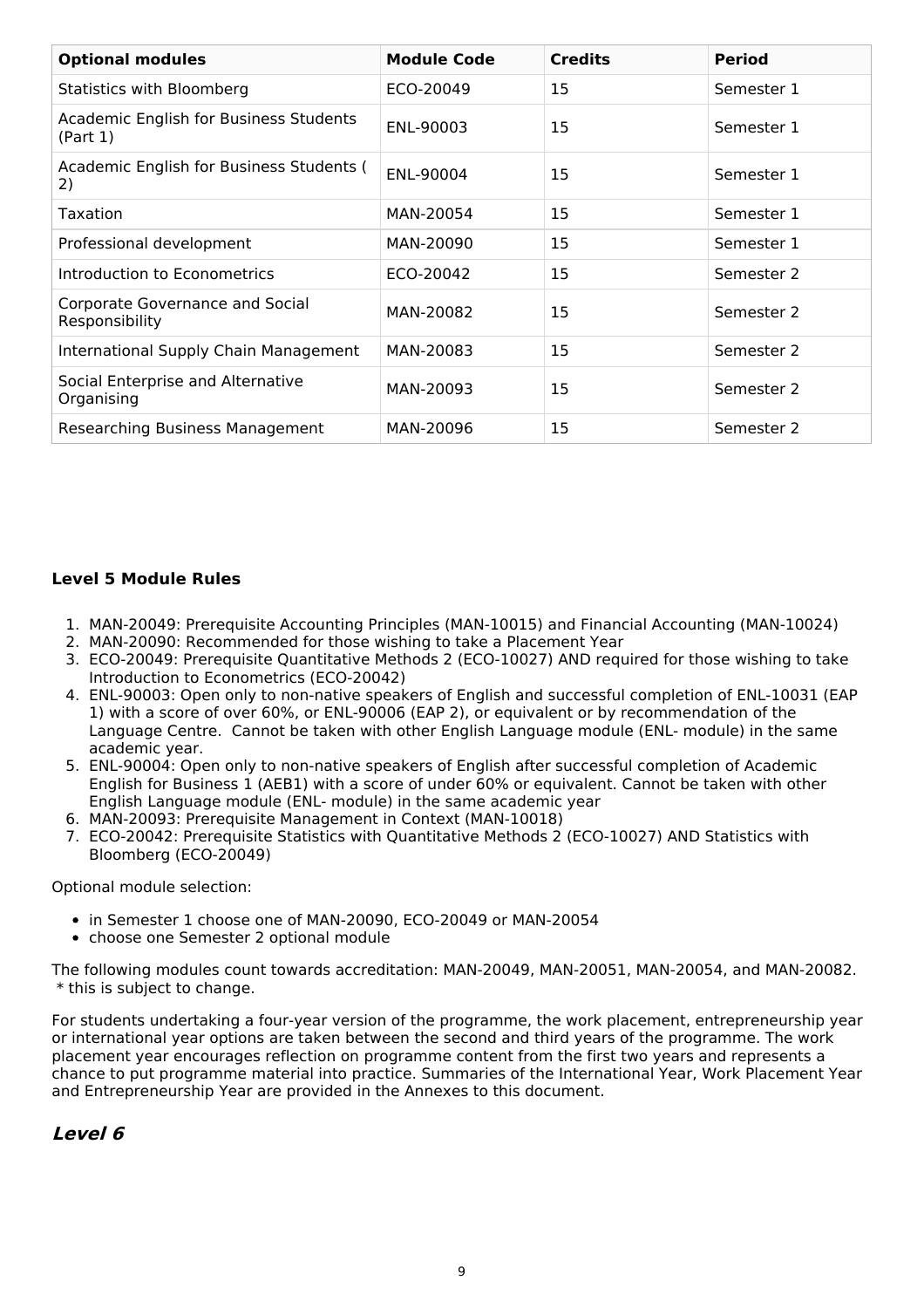| <b>Compulsory modules</b>             | <b>Module Code</b> | <b>Credits</b> | <b>Period</b> |
|---------------------------------------|--------------------|----------------|---------------|
| <b>Advanced Financial Reporting</b>   | MAN-30041          | 15             | Semester 1    |
| <b>Management Accounting</b>          | MAN-30045          | 15             | Semester 1    |
| <b>Business Strategy</b>              | MAN-30048          | 15             | Semester 1    |
| The Audit Framework                   | MAN-30039          | 15             | Semester 2    |
| <b>Advanced Management Accounting</b> | MAN-30046          | 15             | Semester 2    |
| Analysing Company Performance ISP     | MAN-30064          | 15             | Semester 2    |

| <b>Optional modules</b>                           | <b>Module Code</b> | <b>Credits</b> | <b>Period</b> |
|---------------------------------------------------|--------------------|----------------|---------------|
| International Finance                             | ECO-30037          | 15             | Semester 1    |
| Investment Management                             | ECO-30053          | 15             | Semester 1    |
| Academic English for Business Students (<br>2)    | ENL-90004          | 15             | Semester 1    |
| <b>Advanced Business English</b><br>Communication | ENL-90005          | 15             | Semester 1    |
| <b>SME Live Project</b>                           | MAN-30072          | 15             | Semester 1    |
| Managing International Projects                   | MAN-30065          | 15             | Semester 2    |
| <b>Enterprise Business Plan</b>                   | MAN-30070          | 15             | Semester 2    |

### **Level 6 Module Rules**

- 1. ECO-30053: Prerequisite Finance 1 (ECO-20007)
- 2. ENL-90004: Open only to non-native speakers of English after successful completion of Academic English for Business 1 (AEB1) with a score of under 60% or equivalent. Cannot be taken with other English Language module (ENL- module) in the same academic year
- 3. ENL-90005: Open only to THIRD-YEAR non-native speakers of English on successful completion of AEB2 or EAP4; or AEB1 or EAP3 with a score of over 60%; or equivalent. Cannot be taken with other English Language module (ENL- module) in the same academic year

The following modules count towards accreditation: MAN-30045, MAN-30041, MAN-30039 and MAN-30046 \* this is subject to change

Students may choose to study elective modules which are offered as part of other programmes in the Faculty of Humanities and Social Sciences and across the University. These include:

- Modules in other subjects closely related to Accounting and Business Management
- Modules in other subjects in which they may have a particular interest
- Modules designed to help students for whom it is not their first language to improve their use of English for Academic Purposes
- Modern foreign languages modules at different levels in French, German, Spanish, Russian, Japanese and Chinese (Mandarin)
- Modules related to the development of graduate attributes, student volunteering, and studying abroad as part of the University's exchange programme

## **9. Final and intermediate awards**

Credits required for each level of academic award are as follows: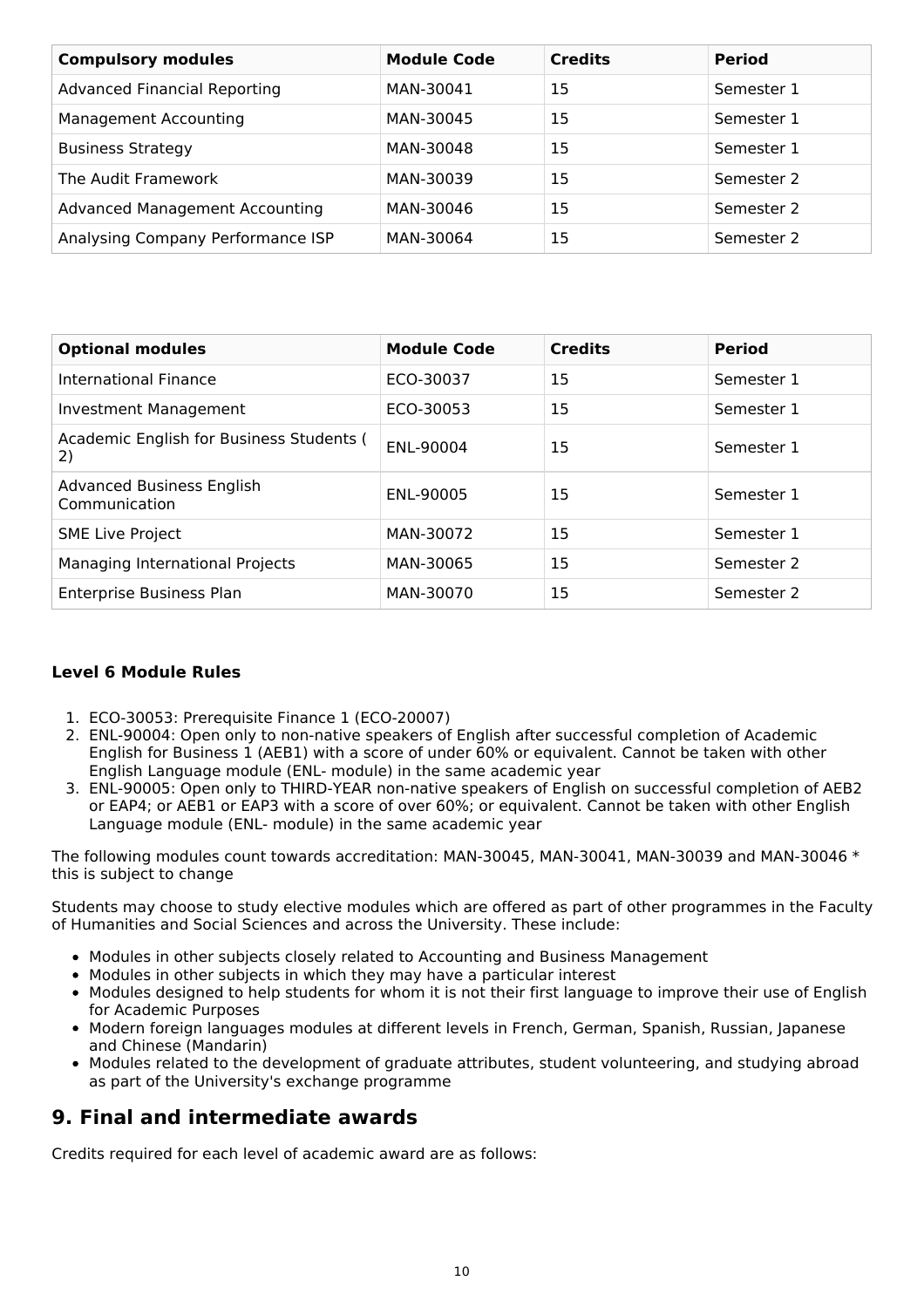| <b>Honours</b><br><b>Degree</b>                     | 360<br>credits | You will require at least 120 credits at levels 4, 5 and 6<br>You must accumulate at least 270 credits in your main subject (out of 360 credits<br>overall), with at least 90 credits in each of the three years of study*, to graduate<br>with a named single honours degree in this subject.<br>*An exemption applies for students transferring from a Combined Honours<br>programme - see point 3.4 here: https://www.keele.ac.uk/regulations/regulationc3/ |
|-----------------------------------------------------|----------------|----------------------------------------------------------------------------------------------------------------------------------------------------------------------------------------------------------------------------------------------------------------------------------------------------------------------------------------------------------------------------------------------------------------------------------------------------------------|
| Diploma in<br>Higher<br><b>Education</b>            | 240<br>credits | You will require at least 120 credits at level 4 or higher and at least 120 credits at<br>level 5 or higher                                                                                                                                                                                                                                                                                                                                                    |
| <b>Certificate</b><br>in Higher<br><b>Education</b> | 120<br>credits | You will require at least 120 credits at level 4 or higher                                                                                                                                                                                                                                                                                                                                                                                                     |

**International Year option:** in addition to the above students must pass a module covering the international year in order to graduate with a named degree including the 'international year' wording. Students who do not complete, or fail the international year, will be transferred to the three-year version of the programme.

**Work Placement Year option:** in addition to the above students must pass a non-credit bearing module covering the work placement year in order to graduate with a named degree including the 'with Work Placement Year' wording. Students who do not complete, or fail the work placement year, will be transferred to the three-year version of the programme.

**Entrepreneurship Year option:** in addition to the above students must pass a non-credit bearing module covering the entrepreneurship year in order to graduate with a named degree including the 'with Entrepreneurship Year' wording. Students who do not complete, or fail the entrepreneurship year, will be transferred to the three-year version of the programme.

## **10. How is the Programme Assessed?**

The wide variety of assessment methods used on this programme at Keele reflects the broad range of knowledge and skills that are developed as you progress through the degree programme. Teaching staff pay particular attention to specifying clear assessment criteria and providing timely, regular and constructive feedback that helps to clarify things you did not understand and helps you to improve your performance. The following list is representative of the variety of assessment methods used on your programme:

- **Essays** including those based on case study material, test the quality and application of subject knowledge. In addition they allow you to demonstrate your ability to carry out basic bibliographic research and to communicate your ideas effectively in writing in an appropriate scholarly style using the Harvard system of referencing. Essays may be individual or based on working in a group and may also include a computational aspect
- **Class tests** taken either conventionally or online via the Keele Learning Environment (KLE) as Computer based tests assess your subject knowledge and your ability to apply it in a more structured and focused way compared to essays
- **Final examinations**, in different formats, test your knowledge and understanding of the module. Examinations may consist of essay, short answer, multiple choice questions and computational answers depending on the module
- **Individual report**, where you produce a document that sets out your response to the task, including your recommendations and conclusions
- **Group report**, where you collaborate with a group of fellow students and produce a document that sets out the response to the task, including the recommendations and conclusions
- **Group presentation**, where you collaborate with a group of fellow students and present your findings to other students on the module and the module tutor
- **Work Placement** reflection on work placement activity and development of employability skills

Marks are awarded for summative assessments designed to assess your achievement of learning outcomes.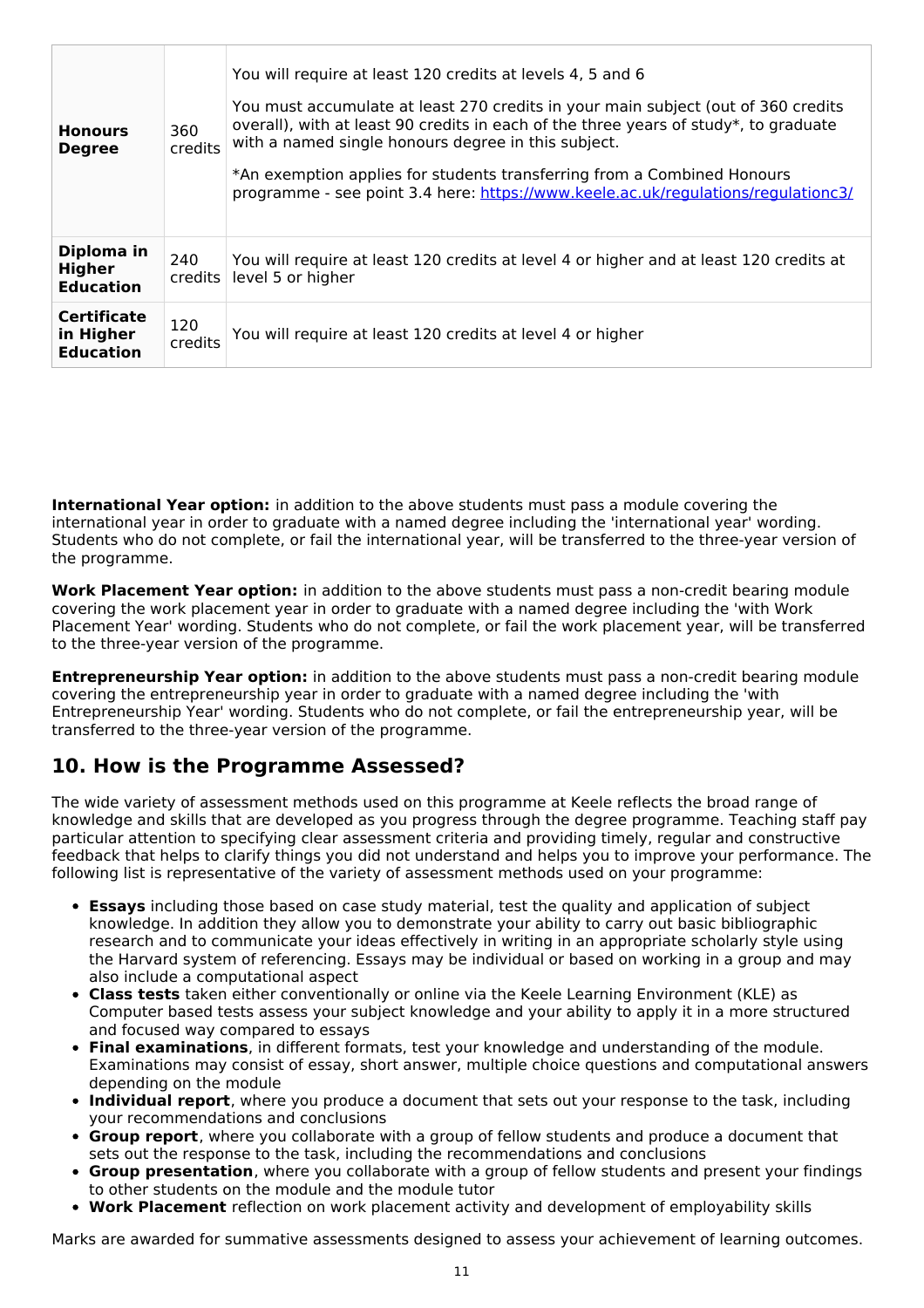You will also be assessed formatively to enable you to monitor your own progress and to assist staff in identifying and addressing any specific learning needs. Feedback, including guidance on how you can improve the quality of your work, is also provided on all summative assessments within three working weeks of submission, unless there are compelling circumstances that make this impossible, and more informally in the course of tutorial and seminar discussions.

## **11. Contact Time and Expected Workload**

This contact time measure is intended to provide you with an indication of the type of activity you are likely to undertake during this programme. The data is compiled based on module choices and learning patterns of students on similar programmes in previous years. Every effort is made to ensure this data is a realistic representation of what you are likely to experience, but changes to programmes, teaching methods and assessment methods mean this data is representative and not specific.

Undergraduate courses at Keele contain an element of module choice; therefore, individual students will experience a different mix of contact time and assessment types dependent upon their own individual choice of modules. The figures below are an example of activities that a student may expect on your chosen course by year stage of study. Contact time includes scheduled activities such as: lecture, seminar, tutorial, project supervision, demonstration, practical classes and labs, supervised time in labs/workshop, fieldwork and external visits. The figures are based on 1,200 hours of student effort each year for full-time students.

### **Activity**

|                     | <b>Scheduled learning and teaching</b><br>activities | <b>Guided independent</b><br><b>Study</b> | <b>Placements</b> |
|---------------------|------------------------------------------------------|-------------------------------------------|-------------------|
| Year 1 (Level<br>4) | 16%                                                  | 84%                                       | 0%                |
| Year 2 (Level<br>5) | 16%                                                  | 84%                                       | 0%                |
| Year 3 (Level<br>6) | 16%                                                  | 84%                                       | 0%                |

## **12. Accreditation**

This programme is accredited by the Association of Chartered Certified Accountants (ACCA), the Chartered Institute of Management Accountants (CIMA) and the Chartered Institute of Public Finance and Accountancy (CIPFA) and offers number of important exemptions from professional exams. Please note the following:

**Module Selection:** Some of our modules offer partial accreditation. The School is in the process of reviewing the accreditation requirements from various bodies and a list of the modules that cover them will be made available to students via the Keele Business School office.

If not all modules are passed then exemptions may be reduced. In the case of CIMA exemptions it should be noted that a minimum mark of 35% must be obtained on all assessments for a module (as well as an overall module mark of 40% minimum) otherwise exemptions may be restricted.

**Study abroad:** Because studying abroad has potential implications for the above accreditations of the Accounting and Business Management Single Honours degree, students wishing to Study Abroad must discuss this in advance with the Keele Business School 'Study Abroad tutor' to identify and agree whether any supplementary teaching will be required to ensure their eligibility for these accreditations.

## **13. University Regulations**

The University Regulations form the framework for learning, teaching and assessment and other aspects of the student experience. Further information about the University Regulations can be found at: <http://www.keele.ac.uk/student-agreement/>

A student who has completed a semester abroad will not normally be eligible to transfer onto the International Year option.

A student is not allowed to study both the International Year option and the Work Placement Year or Entrepreneurship Year option.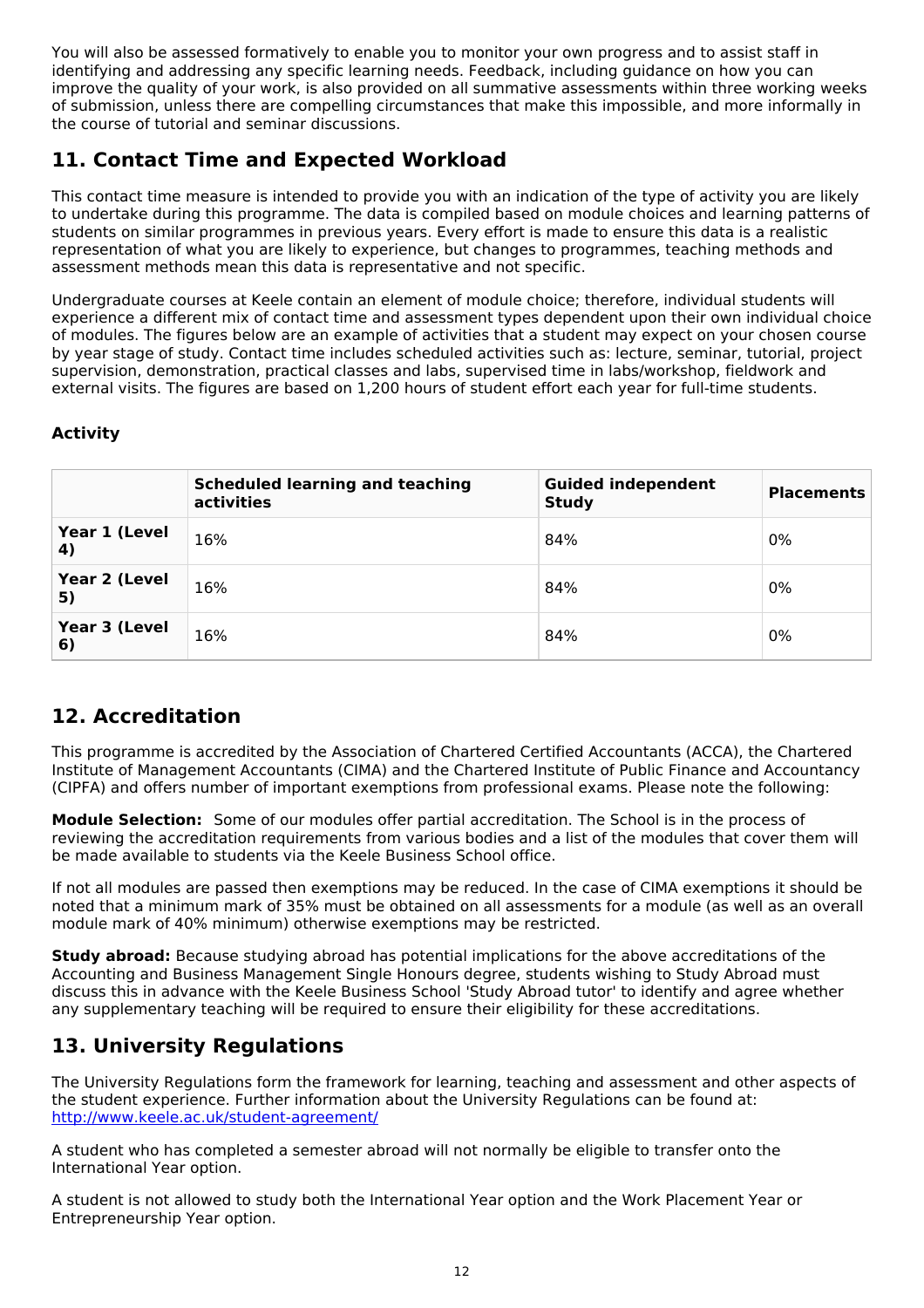## **14. Other Learning Opportunities**

### **Study abroad (semester)**

Students on the programme have the potential opportunity to spend a semester abroad in their second year studying at one of Keele's international partner universities.

Exactly which countries are available depends on the student's choice of degree subjects. An indicative list of countries is on the website (<http://www.keele.ac.uk/studyabroad/partneruniversities/>); however this does not guarantee the availability of study in a specific country as this is subject to the University's application process for studying abroad.

No additional tuition fees are payable for a single semester studying abroad but students do have to bear the costs of travelling to and from their destination university, accommodation, food and personal costs. Depending on the destination they are studying at additional costs may include visas, study permits, residence permits, and compulsory health checks. Students should expect the total costs of studying abroad to be greater than if they study in the UK, information is made available from the Global Education Team throughout the process, as costs will vary depending on destination.

Whilst students are studying abroad any Student Finance eligibility will continue, where applicable students may be eligible for specific travel or disability grants. Students who meet external eligibility criteria may be eligible for grants as part of this programme. Students studying outside of this programme may be eligible for income dependent bursaries at Keele. Students travel on a comprehensive Keele University insurance plan, for which there are currently no additional charges. Some governments and/or universities require additional compulsory health coverage plans; costs for this will be advised during the application process.

#### **Study Abroad (International Year)**

A summary of the International Year, which is a potential option for students after completion of year 2 (Level 5), is provided in the Annex for the International Year.

#### **Work Placement Year**

Students have the opportunity to apply directly for the 4-year 'with Work Placement Year' degree programme or to transfer onto the 4-year degree programme at the end of Year-1 and in Year-2 at the end of Semester 1. Students who are initially registered for the 4-year degree programme may transfer onto the 3-year degree programme at any point in time, prior to undertaking their year-long placement. To be eligible for the placement year, students must have a good University attendance record. They must also have passed all Year 1 and Year 2 Semester 1 modules. Students must have met the progression requirements to proceed to their final year of study prior to commencing a placement.

Students wishing to take the work placement year should meet with the Programme Director to obtain their signature to confirm agreement before they will be allowed to commence their placement.

International students who require a Tier 4 visa must check with the Immigration Compliance Team prior to commencing any form of placement.

A summary of the Work Placement Year, which is a potential option for students after completion of year 2 (Level 5), is provided in the Annex for the Work Placement Year.

#### **Entrepreneurship Year**

Students have the opportunity to apply directly for the 4-year 'with Entrepreneurship Year' degree programme or to transfer onto the 4-year degree programme at the end of Year-1 and in Year-2 at the end of Semester 1. Students who are initially registered for the 4-year degree programme may transfer onto the 3 year degree programme at any point in time, prior to undertaking their Entrepreneurship Year. To be eligible for the Entrepreneurship year, students must have a good University attendance record. They must also demonstrate a viable new business idea and suitability to undertake entrepreneurial activity. This will be assessed during Year 2, through submission of a proposal, presentation and interview.

Students who require a Study Visa to undertake the programme in the UK (including Tier 4) are not able to add in an Entrepreneurship Year due to UK Home Office (UKVI) restrictions. If a student has existing Immigration permission (Visa) to be in the UK, they may be able to carry out entrepreneurship activities depending upon the specific conditions of their visa category.

A summary of the Entrepreneurship Year, which is a potential option for students after completion of year 2 (Level 5), is provided in the Annex for the Entrepreneurship Year.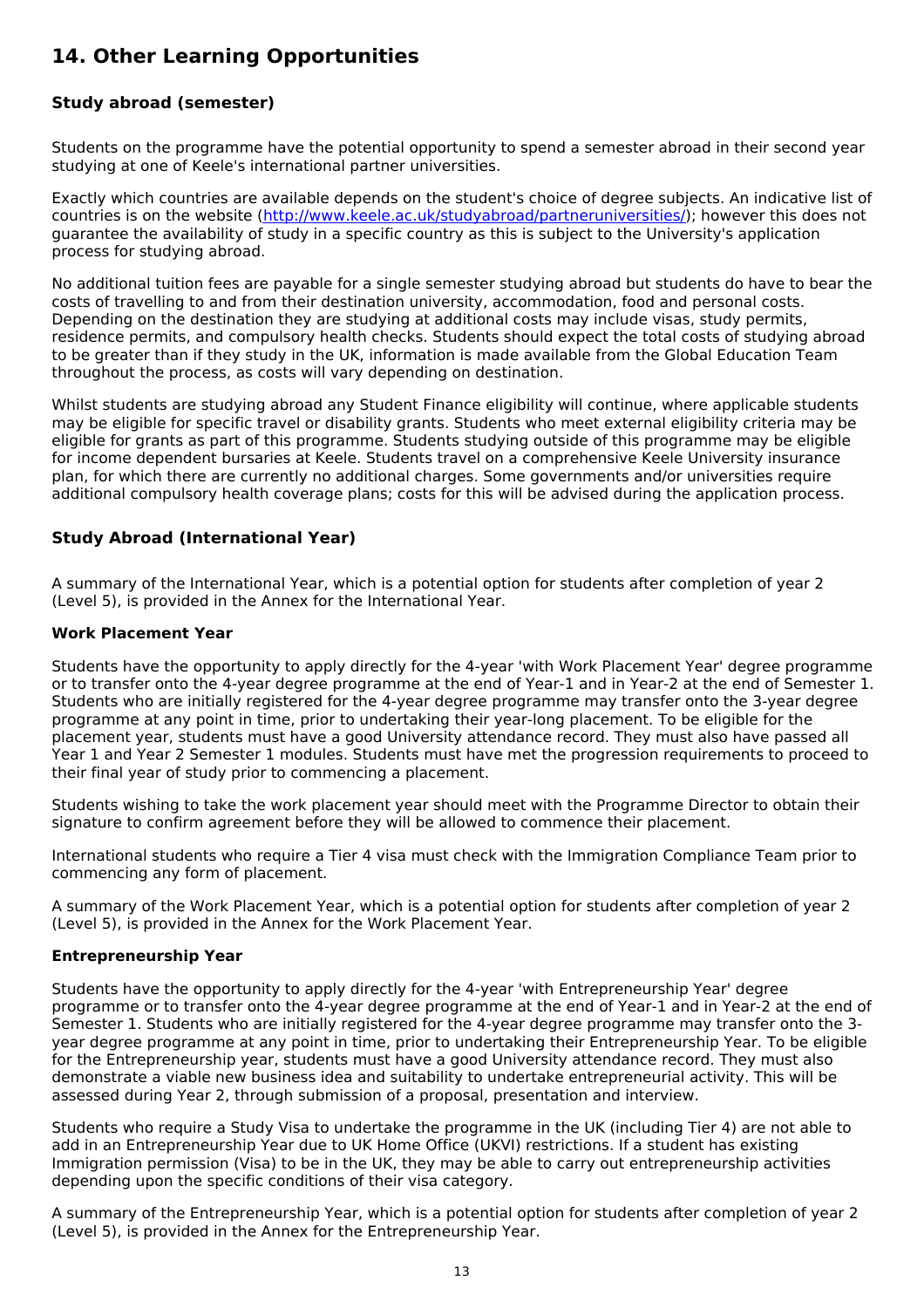### **Enhanced Degree: With Language Competency/With Advanced Language Competency**

Students successfully completing a series of language elective modules have the opportunity to gain an enhanced degree title including their language competency. Students taking language modules of at least 60 credits counting towards their main degree at Keele, and successfully completing minimum stage 6 in the chosen language, will be awarded an enhanced degree title with the designation 'with competency in [Language]'. Students taking language modules of at least 60 credits counting towards their main degree at Keele, and successfully completing stage 10 in the chosen language, will be awarded an enhanced degree title with the designation 'with advanced competency in [Language]'.

## **15. Additional Costs**

### **Work Placement Year Costs**

Students will be responsible for organising their own placement, with the support of the placement officer. This allows students to choose when and where to carry out their placement, taking into consideration the potential living and travel expenses, for which they will be responsible. Students are encouraged to consider the potential costs incurred in carrying out the placement at the time of setting these up. Further guidance and support on these considerations is available from the placement officer.

| <b>Activity</b>                                    | <b>Estimated Cost</b> |
|----------------------------------------------------|-----------------------|
| Field courses - compulsory                         | £0                    |
| Field courses - optional                           | £0                    |
| Equipment                                          | £0                    |
| Travel                                             | £0                    |
| Other additional costs- optional professional body | £20                   |
| Total estimated additional costs                   | £20                   |

These costs have been forecast by the University as accurately as possible but may be subject to change as a result of factors outside of our control (for example, increase in costs for external services). Forecast costs are reviewed on an annual basis to ensure they remain representative. Where additional costs are in direct control of the University we will ensure increases do not exceed 5%.

As to be expected there will be additional costs for inter-library loans and potential overdue library fines, print and graduation. We do not anticipate any further costs for this programme.

## **16. Annex - International Year**

### **Accounting and Business Management with International Year**

#### **International Year Programme**

Students registered for this Single Honours programme may either be admitted for or apply to transfer during their period of study at Level 5 to the International Year option. Students accepted onto this option will have an extra year of study (the International Year) at an international partner institution after they have completed Year 2 (Level 5) at Keele.

Students who successfully complete both the second year (Level 5) and the International Year will be permitted to progress to Level 6. Students who fail to satisfy the examiners in respect of the International Year will normally revert to the standard programme and progress to Level 6 on that basis. The failure will be recorded on the student's final transcript.

Study at Level 4, Level 5 and Level 6 will be as per the main body of this document. The additional detail contained in this annex will pertain solely to students registered for the International Year option.

#### **International Year Programme Aims**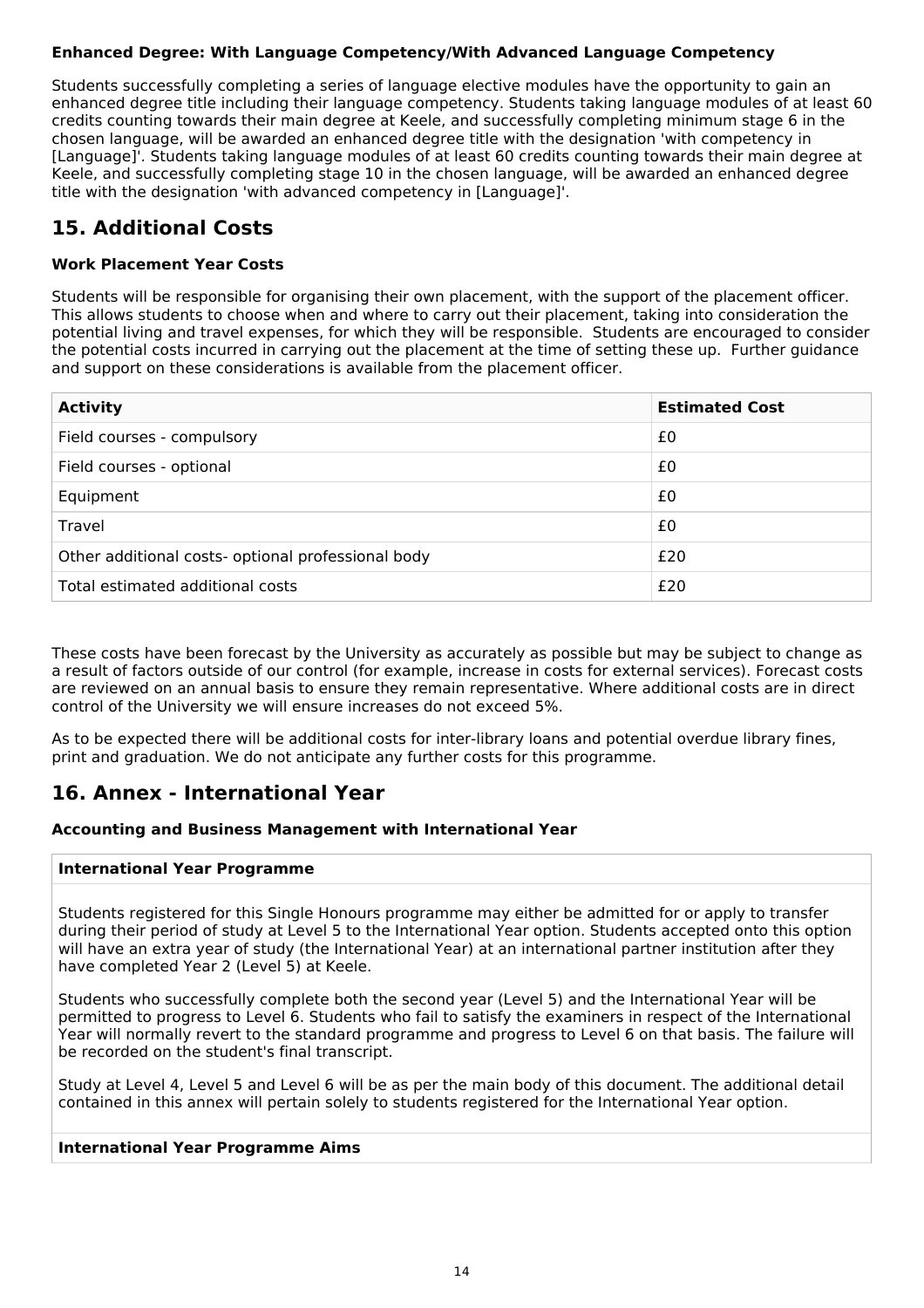In addition to the programme aims specified in the main body of this document, the international year programme of study aims to provide students with:

- 1. Personal development as a student and a researcher with an appreciation of the international dimension of their subject
- 2. Experience of a different culture, academically, professionally and socially

#### **Entry Requirements for the International Year**

Students may apply to the 4-year programme during Level 5. Admission to the International Year is subject to successful application, interview and references from appropriate staff.

The criteria to be applied are:

- Academic Performance (an average of 55% across all modules at Level 5 is required. Students with up to 15 credits of re-assessment who meet the 55% requirement may progress to the International Year. Where no Semester 1 marks have been awarded performance in 1st year marks and ongoing 2nd year assessments are taken into account)
- General Aptitude (to be demonstrated by application for study abroad, interview during the 2nd semester of year 2 (Level 5), and by recommendation of the student's personal tutor, 1st and 2nd year tutors and programme director)

Students may not register for both an International Year and a Placement Year.

#### **Student Support**

Students will be supported whilst on the International Year via the following methods:

- Phone or Skype conversations with Study Abroad tutor, in line with recommended Personal Tutoring meeting points.
- Support from the University's Global Education Team

#### **Learning Outcomes**

In addition to the learning outcomes specified in the main text of the Programme Specification, students who complete a Keele undergraduate programme with International Year will be able to:

- 1. Describe, discuss and reflect upon the cultural and international differences and similarities of different learning environments
- 2. Discuss the benefits and challenges of global citizenship and internationalisation
- 3. Explain how their perspective on their academic discipline has been influenced by locating it within an international setting.
- 4. Understand and apply new Accounting and Business Management practices appropriate to the location of international study.
- 5. Converse in the technical language of the Accounting and Business Management and solve problems in different cultural and economic environments.

These learning outcomes will all be assessed by the submission of a satisfactory individual learning agreement, the successful completion of assessments at the partner institution and the submission of the reflective portfolio element of the international year module.

#### **Regulations**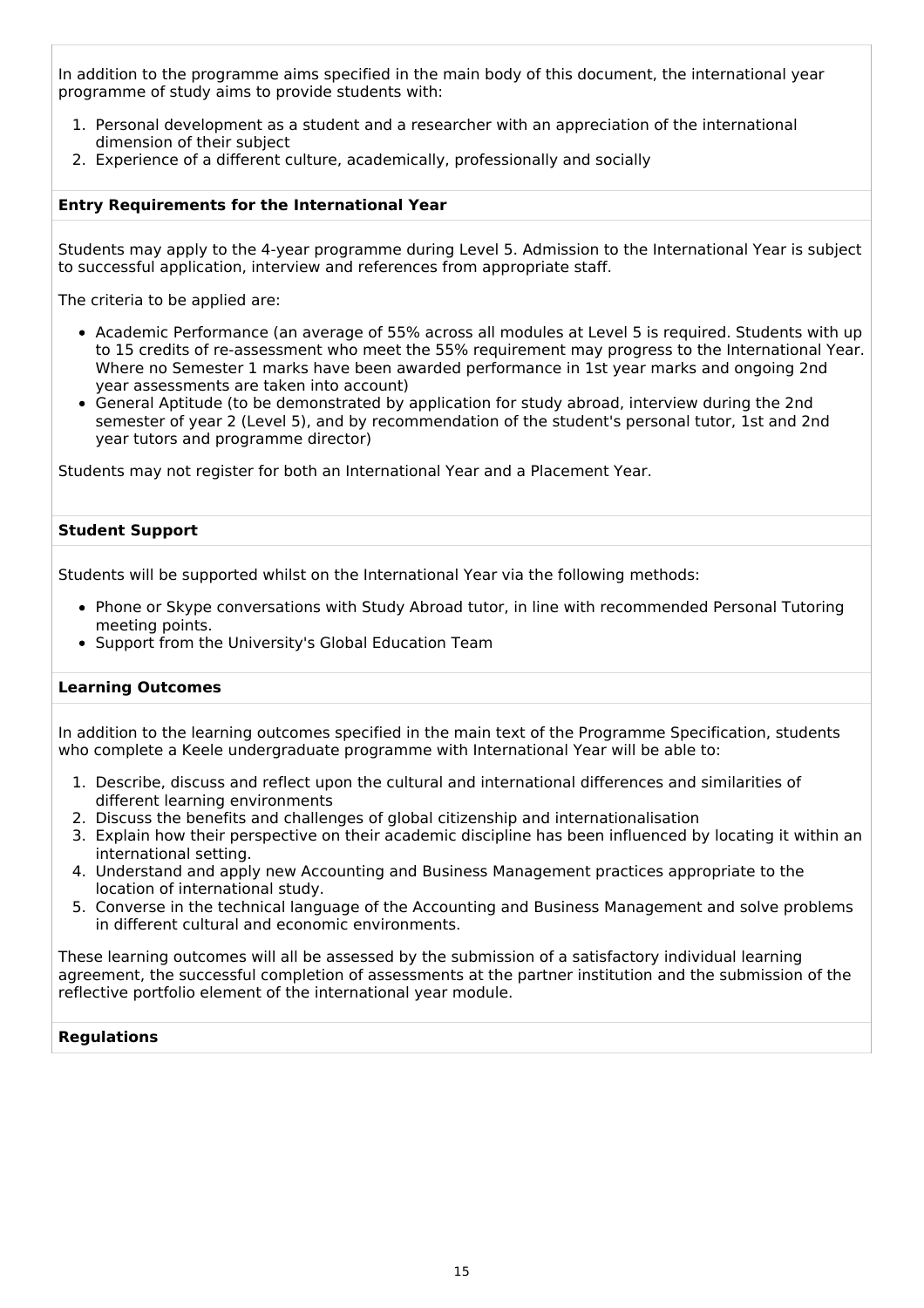Students registered for the International Year are subject to the programme-specific regulations (if any) and the University regulations. In addition, during the International Year, the following regulations will apply:

Students undertaking the International Year must complete 120 credits, which must comprise at least 40% in the student's discipline area.

This may impact on your choice of modules to study, for example you will have to choose certain modules to ensure you have the discipline specific credits required.

Students are barred from studying any module with significant overlap to the Level 6 modules they will study on their return. Significant overlap with Level 5 modules previously studied should also be avoided.

#### **Additional costs for the International Year**

Tuition fees for students on the International Year will be charged at 15% of the annual tuition fees for that year of study, as set out in Section 1. The International Year can be included in your Student Finance allocation, to find out more about your personal eligibility see: [www.gov.uk](http://www.gov.uk/)

Students will have to bear the costs of travelling to and from their destination university, accommodation, food and personal costs. Depending on the destination they are studying at additional costs may include visas, study permits, residence permits, and compulsory health checks. Students should expect the total costs of studying abroad be greater than if they study in the UK, information is made available from the Global Education Team throughout the process, as costs will vary depending on destination.

Students who meet external eligibility criteria may be eligible for grants as part of this programme. Students studying outside of this programme may be eligible income dependent bursaries at Keele.

Students travel on a comprehensive Keele University insurance plan, for which there are currently no additional charges. Some Governments and/or universities require additional compulsory health coverage plans; costs for this will be advised during the application process.

## **17. Annex - Work Placement Year**

#### **Accounting and Business Management with Work Placement Year**

#### **Work Placement Year summary**

Students registered for this programme may either be admitted for or apply to transfer during their studies to the 'with Work Placement Year' option (NB: for Combined Honours students the rules relating to the work placement year in the subject where the placement is organised are to be followed). Students accepted onto this programme will have an extra year of study (the Work Placement Year) with a relevant placement provider after they have completed Year 2 (Level 5) at Keele.

Students who successfully complete both the second year (Level 5) and the Work Placement Year will be permitted to progress to Level 6. Students who fail to satisfactorily complete the Work Placement Year will normally revert to the 3-year programme and progress to Level 6 on that basis. The failure will be recorded on the student's final transcript.

Study at Level 4, Level 5 and Level 6 will be as per the main body of this document. The additional detail contained in this annex will pertain solely to students registered for the Work Placement Year option.

#### **Work Placement Year Programme Aims**

In addition to the programme aims specified in the main body of this document, the Work Placement Year aims to provide students with:

1. The opportunity to carry out a long-term placement based learning experience (minimum 30 weeks equivalent of full-time work) between Years 2 and 3 (Levels 5 and 6) of their degree programme.

**Entry Requirements for the Work Placement Year**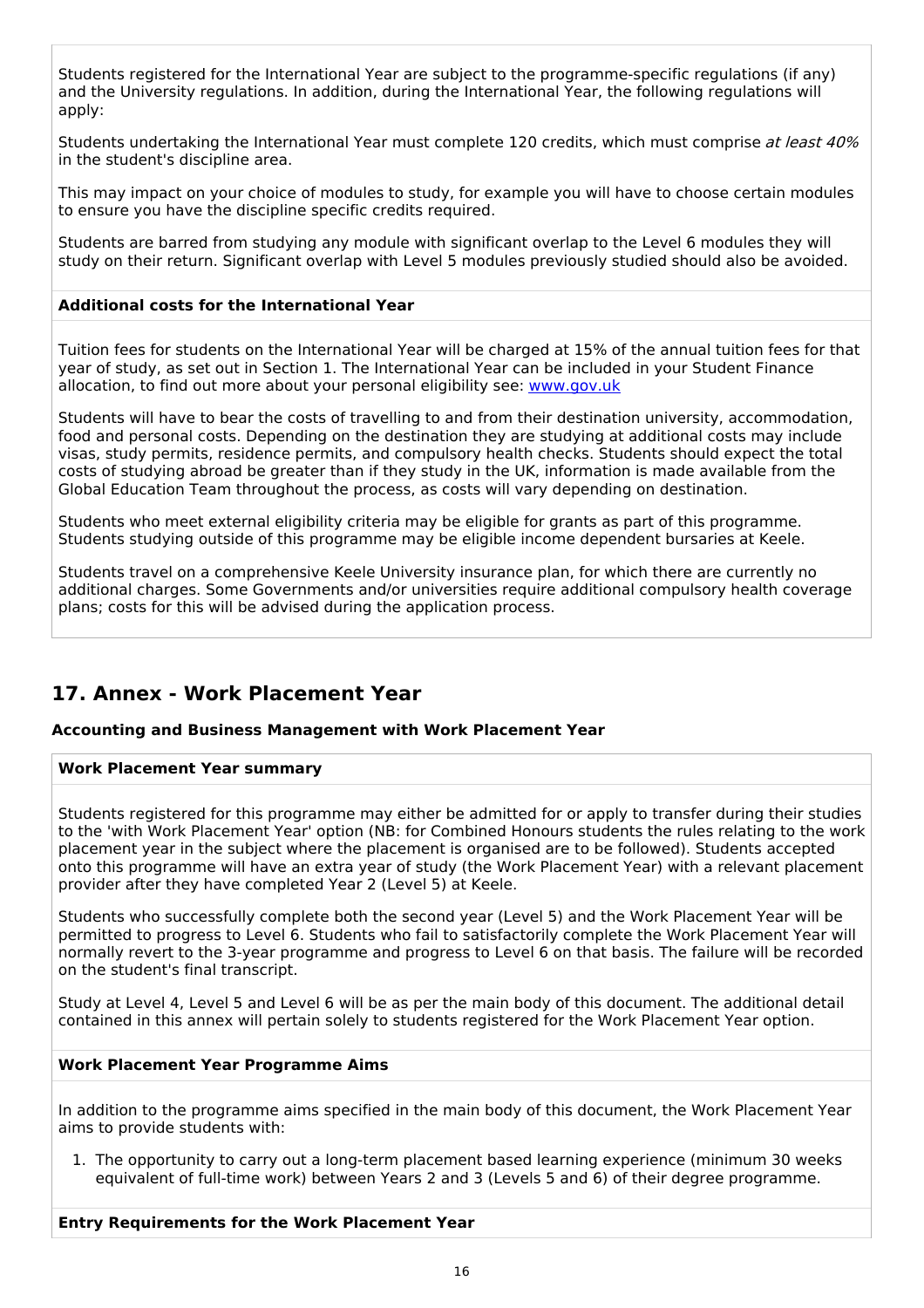Students have the opportunity to apply directly for the 4-year 'with work placement year' degree programme, or to transfer onto the 4-year programme at the end of Year-1 and in Year-2 at the end of Semester 1. Students who are initially registered for the 4-year degree programme may transfer onto the 3-year degree programme at any point in time, prior to undertaking the year-long work placement. Students who fail to pass the work placement year, and those who fail to meet the minimum requirements of the work placement year module (minimum 30 weeks full time (1,050 hours), or equivalent, work placement), will be automatically transferred onto the 3-year degree programme.

The criteria to be applied are:

- A good University attendance record and be in 'good academic standing'.
- Passed all Year-1 and Year-2 Semester 1 modules
- General Aptitude (to be demonstrated by application(s) to relevant placement providers with prior agreement from the Programme Lead, interview during the 2nd semester of year 2 (Level 5), and by recommendation of the student's personal tutor, 1st and 2nd year tutors and Programme Lead)
- Students undertaking work placements will be expected to complete a Health and Safety checklist prior to commencing their work experience and will be required to satisfy the Health and Safety regulations of the company or organisation at which they are based.
- *(International students only)* Due to visa requirements, it is not possible for international students who require a Tier 4 Visa to apply for direct entry onto the 4-year with Work Placement Year degree programme. Students wishing to transfer onto this programme should discuss this with student support, the academic tutor for the work placement year, and the Programme Lead. Students should be aware that there are visa implications for this transfer, and it is the student's responsibility to complete any and all necessary processes to be eligible for this programme. There may be additional costs, including applying for a new Visa from outside of the UK for international students associated with a transfer to the work placement programme.

Students may not register for the Work Placement Year if already enrolled on either the International Year and an Entrepreneurship Year.

#### **Student Support**

Students will be supported whilst on the Work Placement Year via the following methods:

- Students are responsible for securing their own placement, however our dedicated Student Placement Officer is able to support student job searches, and will also network with a range of employers in order to source suitable opportunities.
- Support includes one to one appointments, group sessions, weekly placement bulletins, and job application and interview preparation (CV reviews, mock interviews etc.).
- Students are supported throughout their placement by the administrative lead and academic lead of the placement module. There is regular contact between the University, the student and the employer throughout the placement. A key element within the placement year is a visit that usually takes place mid-way through the placement and it is undertaken by a staff member of Keele Business School. Students also have access to various guides in terms of their assessment via KLE as well as the opportunity for 1-2-1 virtual meetings with the academic lead to discuss their progress.

#### **Learning Outcomes**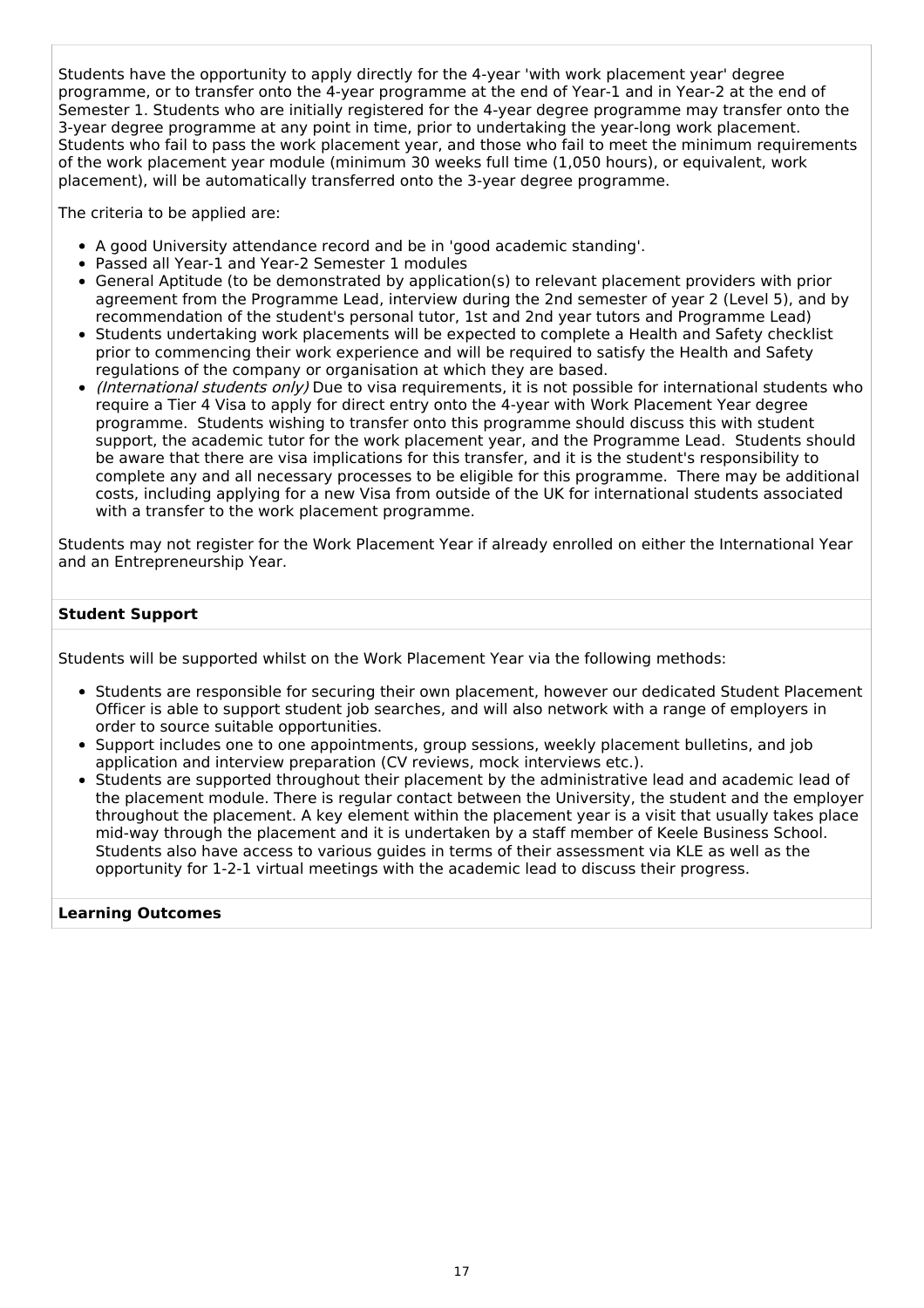In addition to the learning outcomes specified in the main text of the Programme Specification, students who complete the 'with Work Placement Year' option will be able to:

- Evaluate their own employability skills (via a SWOT Analysis) together with an analysis of sector skill demands to create Intended Placement Outcomes in order to develop the skill areas which they have identified as being weak or needing further enhancement;
- Develop, through practice on placement, the employment-related skills identified through their SWOT analysis and Intended Learning Outcomes;
- Reflect on and apply academic themes, concepts and theory as explored at Level 4 and Level 5 to complex real situations on work placement;
- Reflect on and critically evaluate their learning from the work placement and previous learning;
- Explain how their chosen professional or placement sector operates and what skills are needed to develop their career.

These learning outcomes will be assessed through the non-credit bearing Work Placement Year module (MAN-30068) which involves:

the submission of two portfolios of evidence, one at the beginning of the placement (usually after six weeks into the placement) and one at the end of the placement and before the start of their final year of undergraduate studies.

#### **Regulations**

Students registered for the 'with Work Placement Year' option are subject to programme-specific regulations (if any) and the University regulations. In addition, during the Work Placement Year, the following regulations will apply:

• Students undertaking the Work Placement Year must successfully complete the zero-credit rated Work Placement Year module (MAN-30068)

Students will be expected to behave professionally in terms of:

(i) conforming to the work practices of the organisation; and

(ii) remembering that they are representatives of the University and their actions will reflect on the School and have an impact on that organisation's willingness (or otherwise) to remain engaged with the placement.

#### **Additional costs for the Work Placement Year**

Tuition fees for students on the Work Placement Year will be charged at 20% of the annual tuition fees for that year of study, as set out in Section 1. The Work Placement Year can be included in your Student Finance allocation; to find out more about your personal eligibility see: [www.gov.uk](http://www.gov.uk/)

Students will have to bear the costs of travelling to and from their placement provider, accommodation, food and personal costs. Depending on the placement provider additional costs may include parking permits, travel and transport, suitable clothing, DBS checks, and compulsory health checks.

A small stipend may be available to students from the placement provider during the placement but this will need to be explored on a placement-by-placement basis as some organisations, such as charities, may not have any extra money available. Students should budget with the assumption that their placement will be unpaid.

Eligibility for student finance will depend on the type of placement and whether it is paid or not. If it is paid, this is likely to affect student finance eligibility, however if it is voluntary and therefore unpaid, should not affect student finance eligibility. Students are required to confirm eligibility with their student finance provider.

International students who require a Tier 4 visa should check with the Immigration Compliance team prior to commencing any type of paid placement to ensure that they are not contravening their visa requirements.

## **18. Annex - Entrepreneurship Year**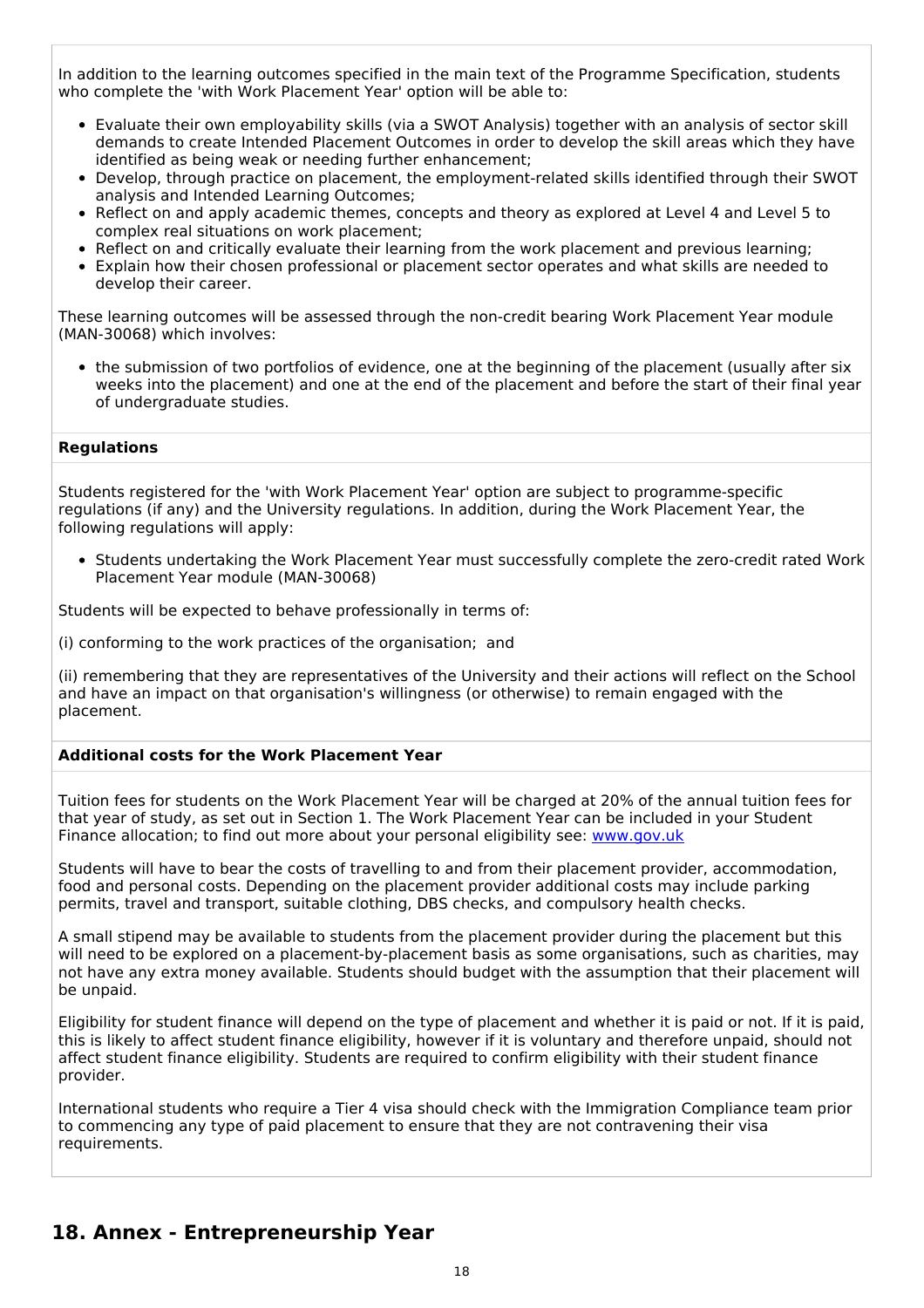### **Entrepreneurship Year summary**

Students registered for this programme may either be admitted for or apply to transfer during their studies to the 'with Entrepreneurship' option (NB: for Combined Honours students the rules relating to the Entrepreneurship year in the subject where the placement is organised are to be followed). Students accepted onto this programme will have an extra year of study (the Entrepreneurship Year) located within the Incubation Hub at Keele after they have completed Year 2 (Level 5) at Keele.

Students who successfully complete both the second year (Level 5) and the Entrepreneurship Year will be permitted to progress to Level 6. Students who fail to satisfactorily complete the Entrepreneurship Year will normally revert to the 3-year programme and progress to Level 6 on that basis. The failure will be recorded on the student's final transcript.

Study at Level 4, Level 5 and Level 6 will be as per the main body of this document. The additional detail contained in this annex will pertain solely to students registered for the Entrepreneurship Year option.

#### **Entrepreneurship Year Programme Aims**

In addition to the programme aims specified in the main body of this document, the Entrepreneurship Year aims to provide students with:

1. The opportunity to develop a business idea into a live enterprise project within Keele's incubator for a minimum of 30 weeks (full-time equivalent work) but can be longer with access to expertise from Entrepreneurs in Residence.

#### **Entry Requirements for the Entrepreneurship Year**

Students have the opportunity to apply directly for the 4-year 'with entrepreneurship year' degree programme, or to transfer onto the 4-year programme at the end of Year-1 and in Year-2 at the end of Semester 1. Students who are initially registered for the 4-year degree programme may transfer onto the 3-year degree programme at any point in time, prior to undertaking the entrepreneurship. Students who fail to pass the entrepreneurship year, and those who fail to meet the minimum requirements of the entrepreneurship year module (minimum 30 weeks full time (1,050 hours), or equivalent activity within the incubator), will be automatically transferred onto the 3-year degree programme.The criteria to be applied are:

- A good University attendance record and be in 'good academic standing'.
- A suitable business idea and demonstration of ability to benefit from time in the incubator, assessed through the submission of a proposal, presentation and interview during year 2.
- Students who require a Study Visa to undertake the programme in the UK (including Tier 4) are not able to add in an Entrepreneurship Year due to UK Home Office (UKVI) restrictions. If a student has existing Immigration permission (Visa) to be in the UK, they may be able to carry out entrepreneurship activities depending upon the specific conditions of their visa category.

Students may not register for Entrepreneurship Year if already enrolled on either the International Year or a Work Placement Year.

#### **Student Support**

Students will be supported whilst on the Entrepreneurship Year via the following methods:

- Students are supported throughout the year by the administrative lead and academic lead of the entrepreneurship module. There will also be a programme of support offered by the Entrepreneurs in Residence.
- Students also have access to various quides in terms of their assessment via KLE as well as the opportunity for 1-2-1 meetings with the academic lead to discuss their progress.

#### **Learning Outcomes**